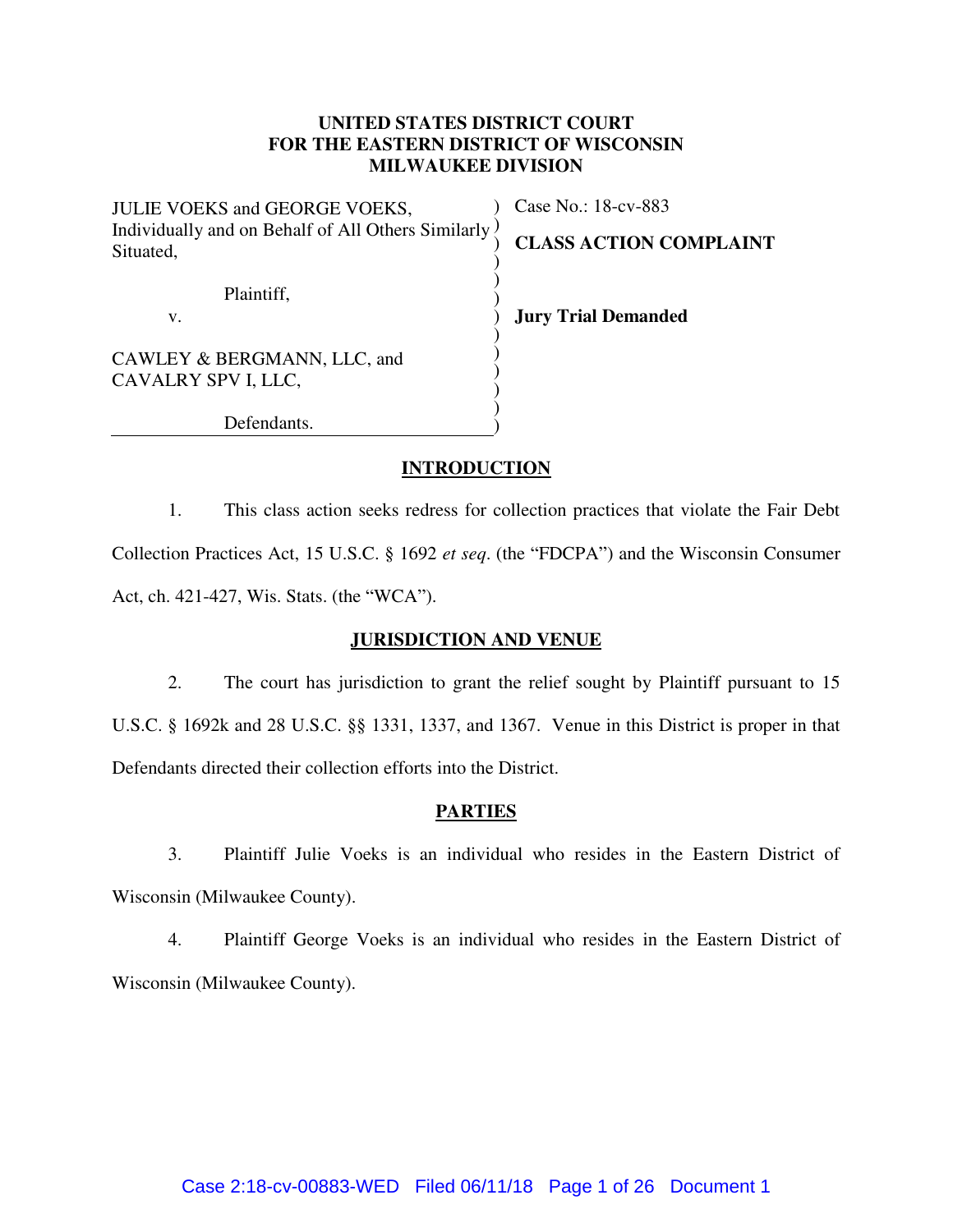5. Each Plaintiff is a "consumer" as defined in the FDCPA, 15 U.S.C. § 1692a(3), in that Defendant sought to collect from each Plaintiff debts allegedly incurred for personal, family, or household purposes.

6. Each Plaintiff is also a "customer" as defined in the Wisconsin Consumer Act, Wis. Stat. § 421.301(17), in that Plaintiff allegedly engaged in consumer credit transactions – purchases of household goods and services with a personal credit card.

7. At all times relevant to this Complaint, Plaintiffs were married. As a result, they are collectively referred to as "Plaintiffs."

8. Defendant Cawley & Bergmann, LLC ("Cawley") is a debt collection agency with its principal offices located at 117 Kinderkamack Road, Suite 201 River Edge, New Jersey 07661.

9. Cawley is engaged in the business of a collection agency, using the mails and telephone to collect consumer debts originally owed to others.

10. Cawley is engaged in the business of collecting debts owed to others and incurred for personal, family, or household purposes.

11. Cawley is a debt collector as defined in 15 U.S.C. § 1692a and Wis. Stat. § 427.103(3).

12. Defendant Cavalry SPV I, LLC ("Cavalry SPV") is a foreign limited liability company with its primary offices located at principal offices located at 500 Summit Lake Drive Ste 400, Valhalla, New York 10595.

13. Cavalry SPV is engaged in the business of collecting debts, in that it purchases and receives assignment of consumer debts that are in default at the time Cavalry SPV acquires them.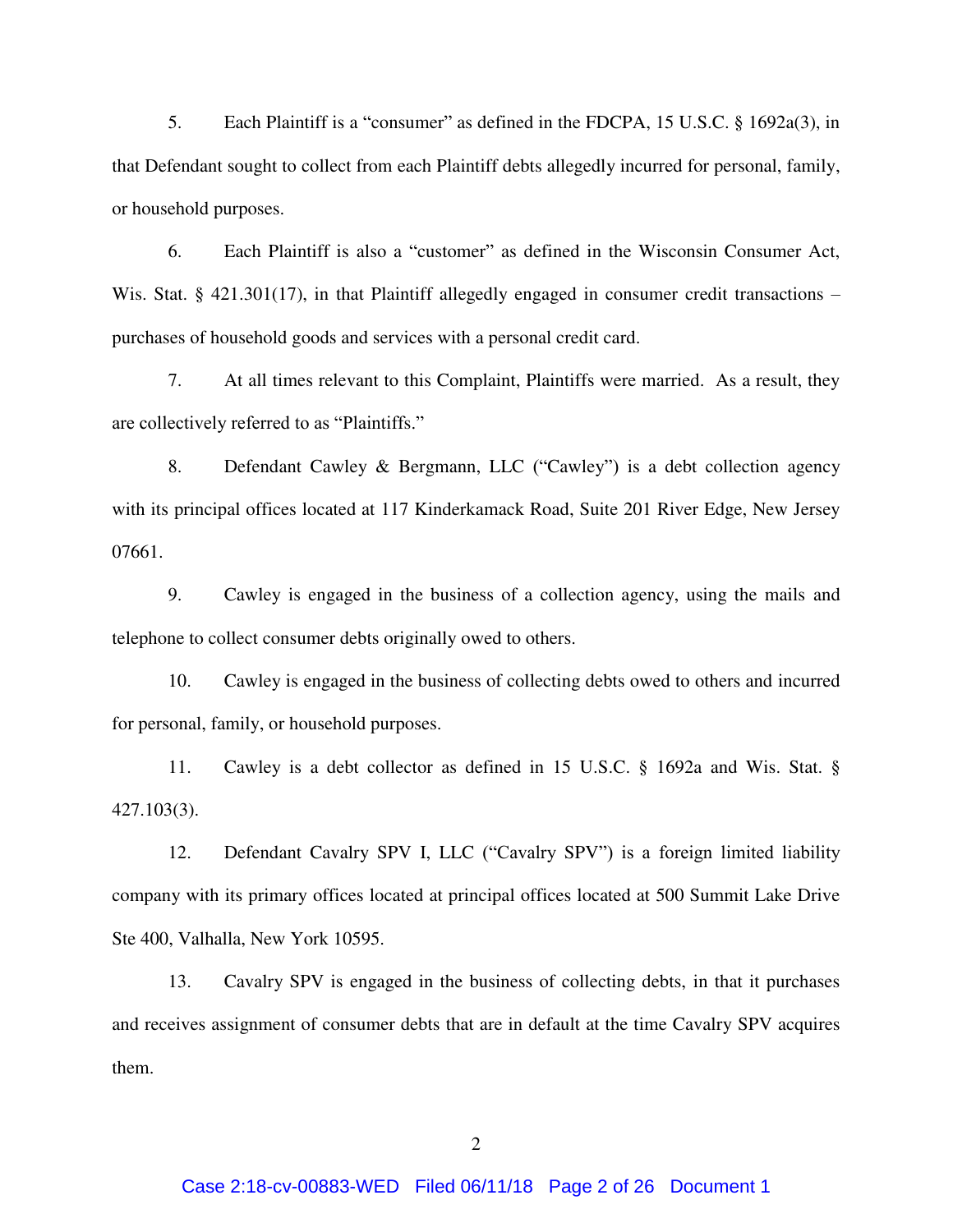14. The FDCPA defines a "debt" as "any obligation or alleged obligation of a consumer to pay money arising out of a transaction in which the money, property, insurance, or services which are the subject of the transaction are primarily for personal, family, or household purposes, whether or not such obligation has been reduced to judgment."

15. The FDCPA defines a "debt collector" as "any person who uses any instrumentality of interstate commerce or the mails in any business the principal purpose of which is the collection of any debts, *or* who regularly collects or attempts to collect, directly or indirectly, debts owed or due or asserted to be owed or due another." 15 U.S.C. § 1692a(6) (emphasis added); *see Barbato v. Greystone All., LLC*, Civil Action No. 3:13-2748, 2017 U.S. Dist. LEXIS 172984 (M.D. Pa. Oct. 19, 2017); *Tepper v. Amos Fin., LLC*, No. 15-cv-5834, 2017 U.S. Dist. LEXIS 127697 \*20-22 (E.D. Pa. Aug. 9, 2017) ("the statute provides two possible paths for a plaintiff to prove that a particular defendant is a 'debt collector.' Subject to certain exceptions not relevant here, the defendant will be a debt collector if either (1) its 'principal purpose  $\dots$  is the collection of any debts,' or (2) it 'regularly collects or attempts to collect  $\dots$ debts owed or due . . . another.'"); *Chenault v. Credit Corp Sols.*, 2017 U.S. Dist. LEXIS 197747, at \*4-6 (E.D. Pa. Dec. 1, 2017); *Kurtzman v. Nationstar Mortg. LLC*, No. 16 17236, 2017 U.S. App. LEXIS 19750, at \*6-7 (11th Cir. Oct. 10, 2017); *Skinner v. LVNV Funding LLC*, 2018 U.S. Dist. LEXIS 2812, at \*7-8 (N.D. Ill. Jan 8, 2018); *Mitchell v. LVNV Funding LLC*, 2017 U.S. Dist. LEXIS 206440, at \*7-12 (N.D. Ind. Dec. 15, 2017); *McMahon v. LVNV Funding LLC*, 2018 U.S. Dist. LEXIS 41984, at \*32-38 (N.D. Ill. Mar. 14, 2018); *Torres v. LVNV Funding LLC*, 2018 U.S. Dist. LEXIS 49885, at \*12-15 (N.D. Ill. Mar. 27, 2018); *Derosia v. Credit Corp. Sols.*, 2018 U.S. Dist. LEXIS 50016, at \*1-3 (E.D. Wis. Mar. 27, 2018).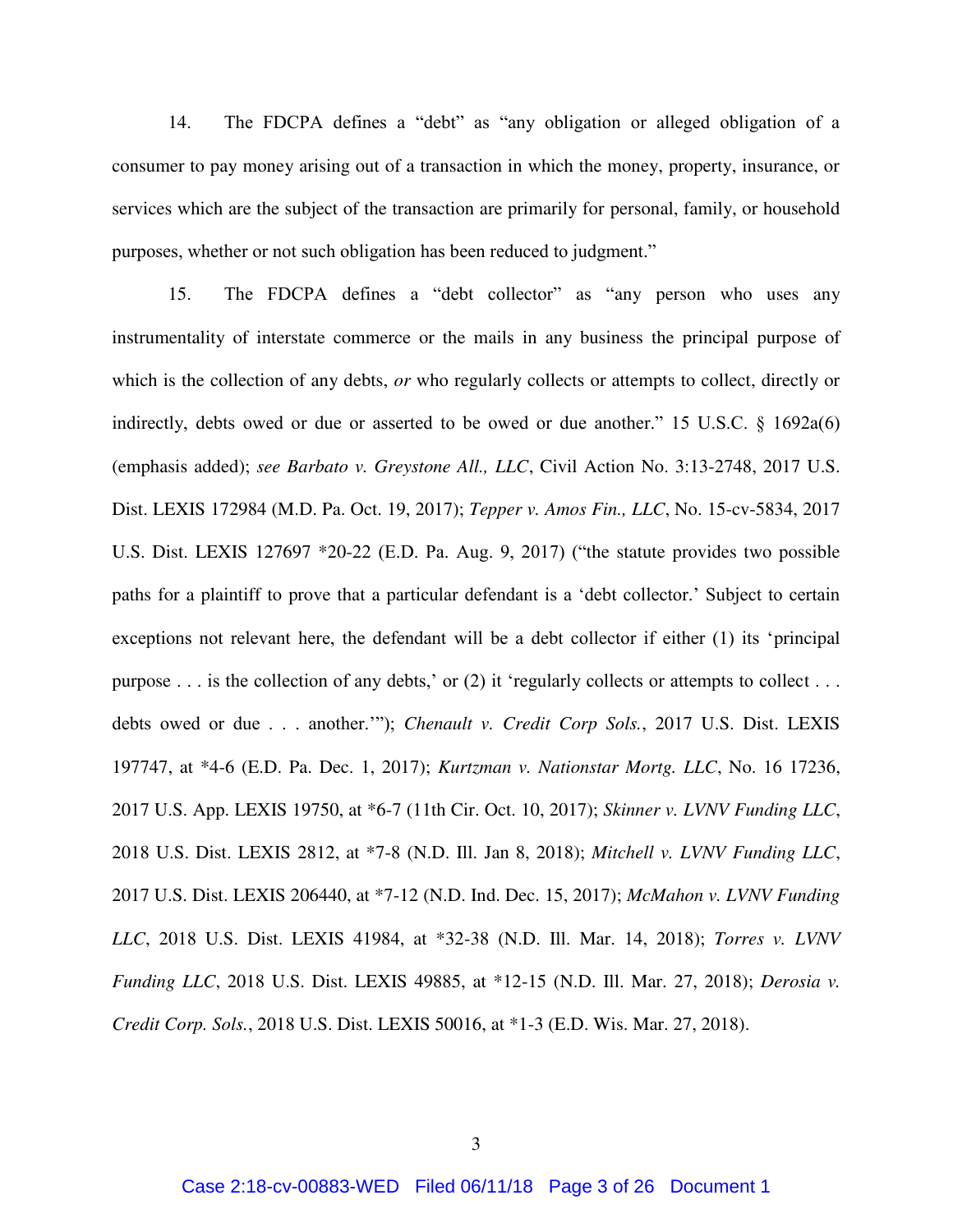16. The primary purpose of Cavalry's business, and Cavalry's principal purpose, is the collection of consumer debts. Cavalry's website contains an "About Us" webpage, which states: "Founded in 2002, Cavalry is a leader in the acquisition and management of nonperforming consumer loan portfolios." *See* <http://www.cavalryportfolioservices.com/about.html> (accessed June 6, 2018).

17. Cavalry SPV interacts directly with consumers through civil lawsuits. A Wisconsin Civil Court Access (CCAP) search for small claims actions where Cavalry SPV is a party returns the following result: "Your search returned too many results. Please restrict your search and try again."

18. During May 2018 alone, Cavalry SPV filed at least 147 small claims lawsuits in Wisconsin courts. Upon information and belief, all or almost all of these small claims lawsuits were attempts to collect consumer debts from Wisconsin residents.

19. A company meeting the definition of a "debt collector" (here, Cavalry SPV) is vicariously liable for the actions of a second company collecting debts on its behalf (here, Cawley). *Janetos v. Fulton Friedman & Gullace, LLP*, 825 F.3d 317, 325-26 (7th Cir. 2016) (assignees who are "debt collectors" are responsible for the actions of those collecting on their behalf); *citing Pollice v. Nat'l Tax Funding, L.P.*, 225 F.3d 379, 404-05 (3d Cir. 2000).

20. Debt purchasers, including Cavalry SPV, are also debt collectors as a matter of Wisconsin law. On its face, Wis. Stat. § 427.103(3) applies to creditors collecting on their own behalf.

21. Wis. Stat. § 427.103(3) defines debt collector:

Any person engaging, *directly or indirectly*, in debt collection, and includes any person who sells, or offers to sell, forms represented to be a collection system, device or scheme, intended or calculated to be used to collect claims. The term does not include a printing company engaging in the printing and sale of forms.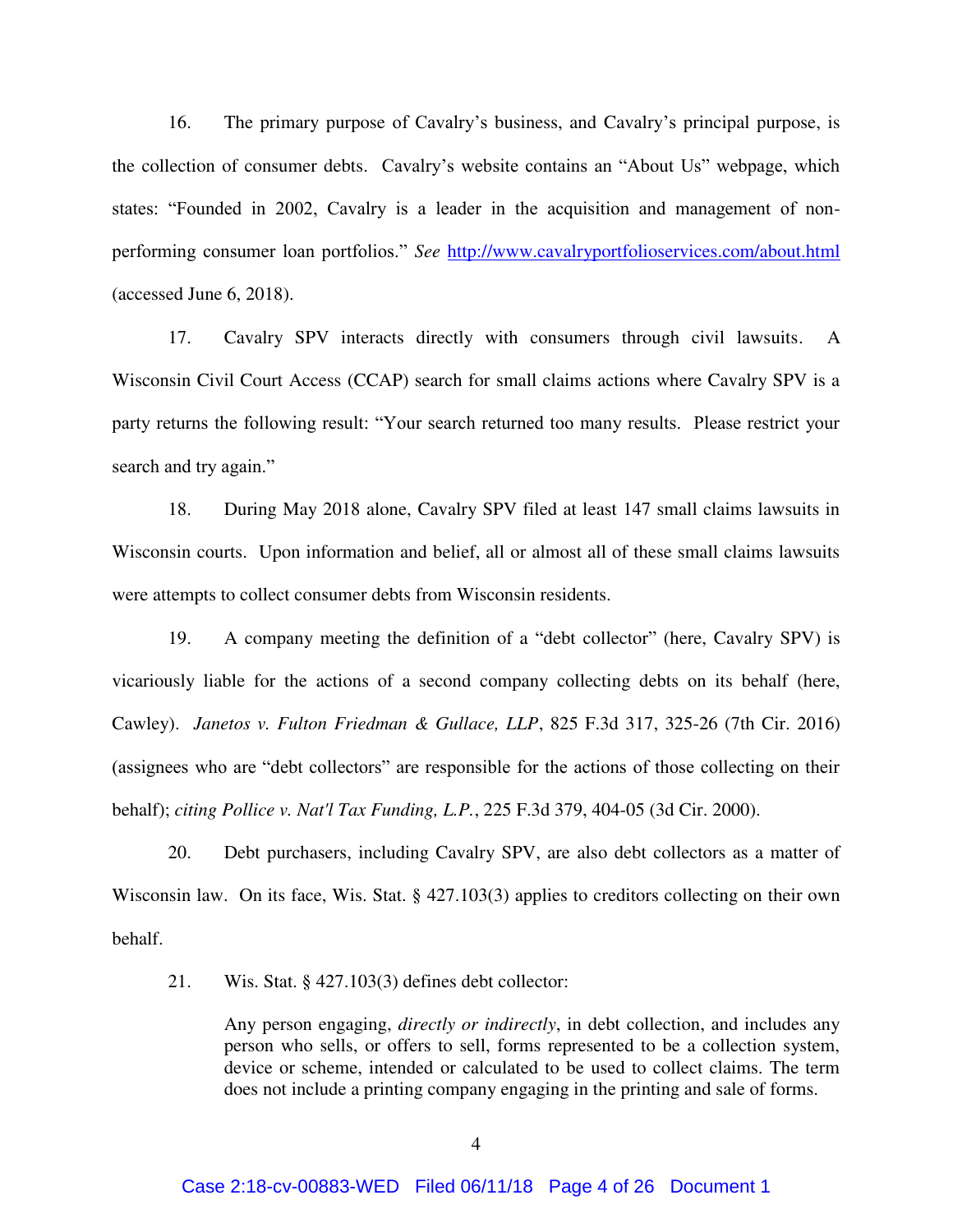(emphasis added).

22. Wis. Stat § 427.103(2) states: "Debt collection" means any action, conduct or practice of soliciting claims for collection or in the collection of claims owed or due or alleged to be owed or due a merchant by a customer."

23. At a minimum, debt buyers like Cavalry SPV engage in debt collection indirectly through their servicing agents, like Cawley. *See, eg. Mitchell v. LVNV Funding, LLC*, 2017 U.S. Dist. LEXIS 206440 \*16 ("'[t]here is no business purpose in purchasing charged off debts if the ultimate goal is not to collect them,' and that '[d]ebt buyers don't buy debts to use them as wallpaper, but to turn them into money'" (citing Pl.'s Reply Br.)).

24. Cavalry SPV is a "merchant" as defined in the WCA, as it has, or claims to have, taken assignment of Plaintiff's former consumer credit card account, originally owed to Citibank, N.A. ("Citibank"). Wis. Stat. § 421.301(25) ("The term [merchant] includes but is not limited to a seller, lessor, manufacturer, creditor, arranger of credit and any assignee of or successor to such person.").

25. The WCA's debt collection chapter applies to all persons collecting, either directly or indirectly, consumer debts, including debts owed to themselves.

26. The Western District of Wisconsin has noted: "Unlike the FDCPA, the Wisconsin Consumer Act does not provide exceptions to its general definition of a debt collector." *Hartman v. Meridian Fin. Servs.*, 191 F. Supp. 2d 1031, 1048 (W.D. Wis. 2002).

27. The Wisconsin Department of Financial Institutions ("DFI") also observes that merchants and creditors are "Debt Collectors" under the WCA:

Anyone attempting to collect a debt arising from a consumer credit transaction in Wisconsin, whether a merchant doing its own debt collecting or a third-party debt collector, must follow Wisconsin's debt collection law, Ch. 427, Wis. Stats. This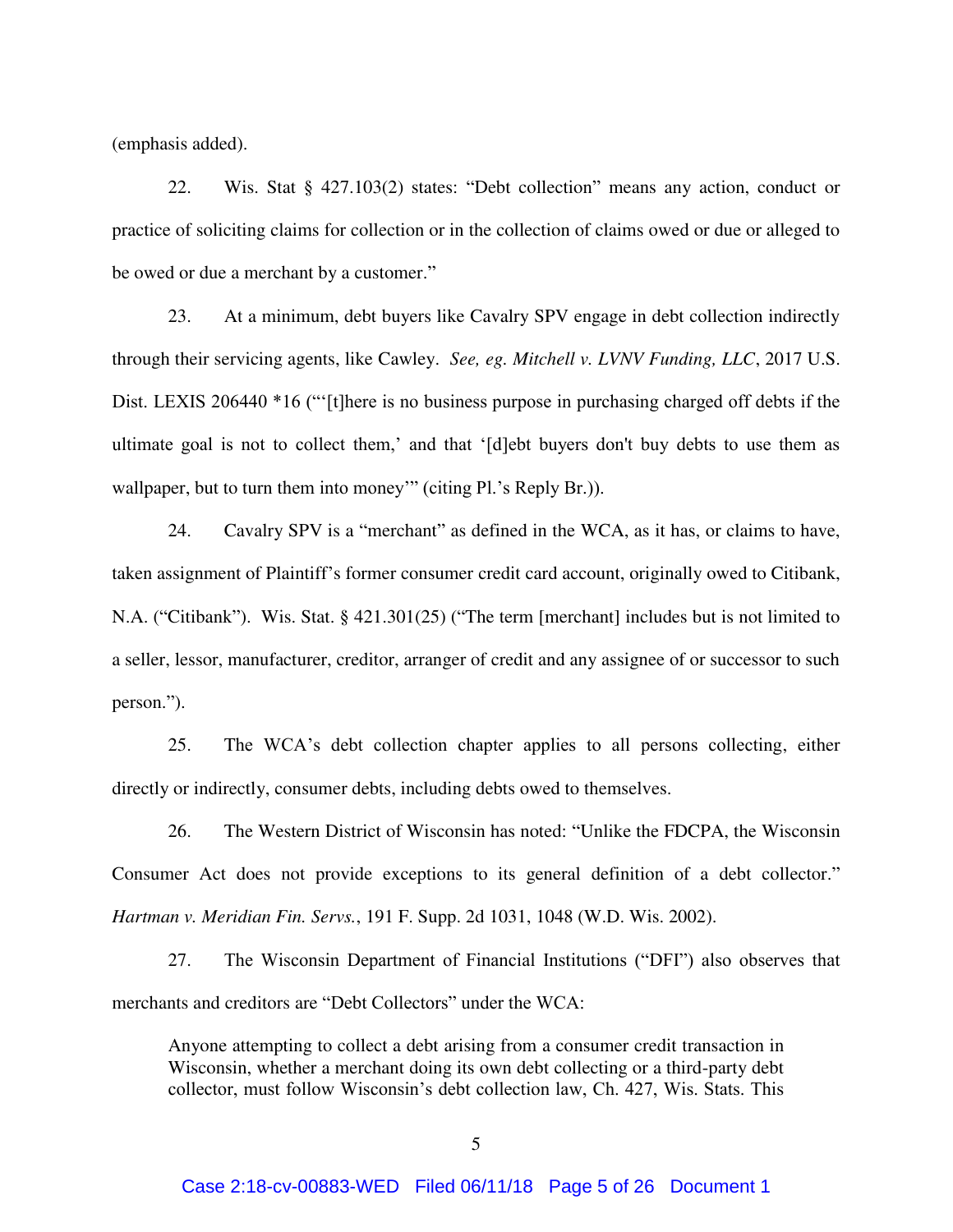is an important point because many merchants collecting debt owed directly to them mistakenly believe that they are exempt from Wisconsin's debt collection law because they are not included within the definition of "debt collector" under the federal Fair Debt Collection Practices Act.

https://www.wdfi.org/wca/business\_guidance/creditors/debt\_collection/.

28. Cavalry SPV uses ordinary collection methods such as mail and telephone communications, third-party debt collectors, including Cavalry, and civil lawsuits to collect allegedly defaulted debts that have been assigned to them.

29. Cavalry SPV is a debt collector as defined in Wis. Stat. § 427.103(3).

## **FACTS**

# *Plaintiffs' "Citi ThankYou Preferred Card" Credit Card Account*

30. Sometime prior to February 19, 2018, Plaintiffs' "Citi ThankYou Preferred Card" credit card account, issued by Citibank and with an account number ending in 6228 ("Account 6228"), went into default.

31. On or about February 19, 2018, Citibank mailed Plaintiffs an account statement regarding Account 6228. A copy of this account statement is attached to this complaint as Exhibit A.

32. Exhibit A contains the following:

| <b>FEBRUARY STATEMENT</b>   |            |  |
|-----------------------------|------------|--|
| Minimum payment due:        | \$2,333.98 |  |
| New balance as of 02/19/18: | \$2,333.98 |  |
| Payment due date:           | 03/15/18   |  |

. . .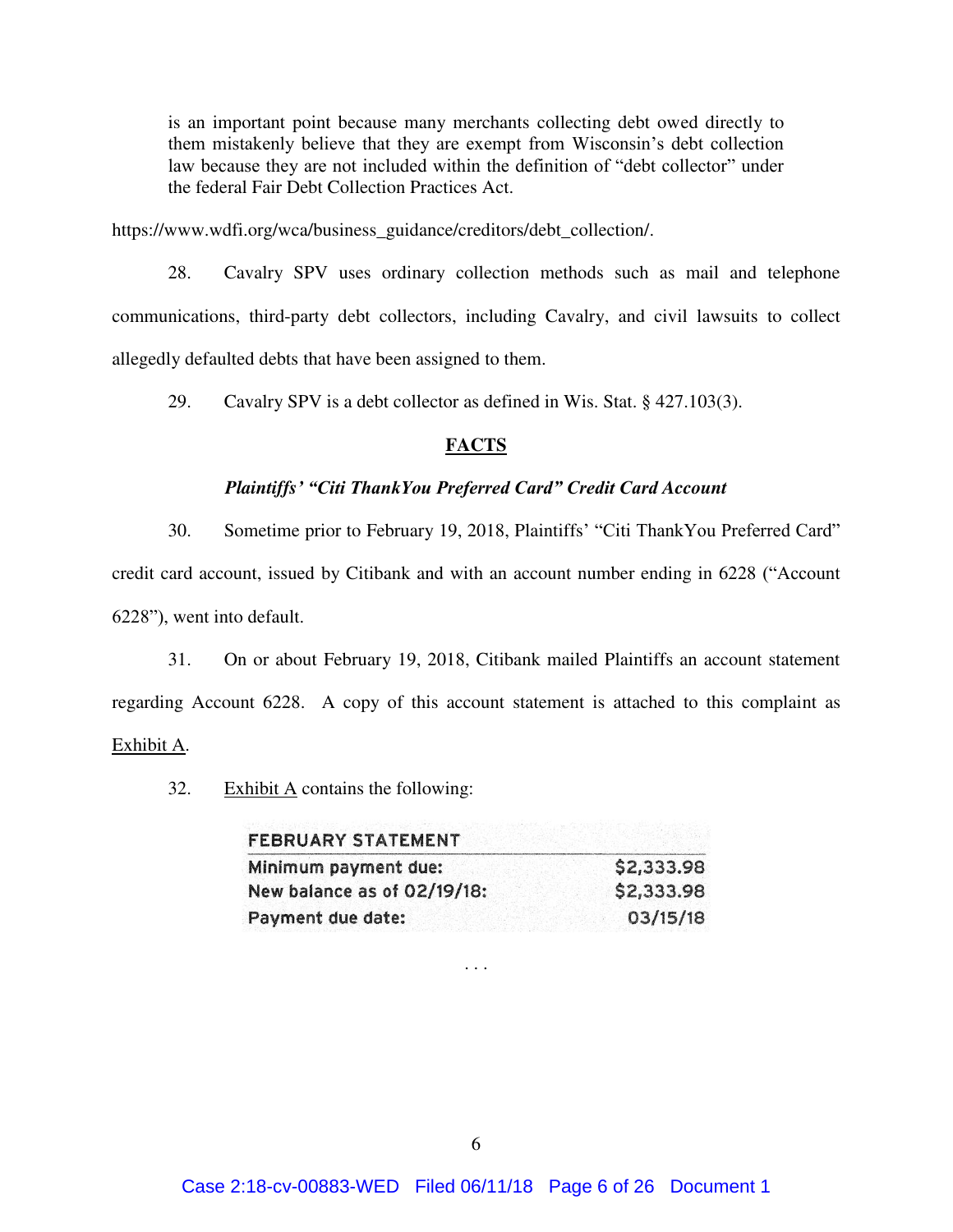| <b>New balance</b>     | \$2,333.98 |
|------------------------|------------|
| Interest               | +\$29.85   |
| Fees                   | $+50.00$   |
| Cash advances          | $+50.00$   |
| Purchases              | $+50.00$   |
| Credits                | $-50.00$   |
| Payments               | $-S0.00$   |
| Previous balance       | \$2,304.13 |
| <b>Account Summary</b> |            |

## Exhibit A.

33. Exhibit A states that, as of February 19, 2018, Account 6228 had a "New Balance" of \$2,333.98, a "Minimum payment due" of \$2,333.98 and a "Payment due date" of March 15, 2018.

34. Exhibit A further states that, as of February 19, 2018, Account 6228 had a "Previous balance" of \$2,304.13.

35. On or about May 3, 2018, Cawley mailed a debt collection letter to Plaintiffs regarding an alleged debt owed to Cavalry SPV, originally owed to Citibank, and associated with Account 6228. A copy of this letter is attached to this complaint as Exhibit B.

36. Upon information and belief, Exhibit B is a form letter, generated by computer, and with the information specific to Plaintiffs inserted by computer.

37. Upon information and belief, Exhibit B is a form debt collection letter used by Cawley to attempt to collect alleged debts.

38. Upon information and belief, Exhibit B was the first debt collection letter Cawley mailed to Plaintiffs regarding the alleged debt allegedly owed to Cavalry SPV.

39. Exhibit B contains the statutory debt validation notice that the FDCPA, 15 U.S.C. § 1692g, requires that a debt collector send within five days of the initial communication: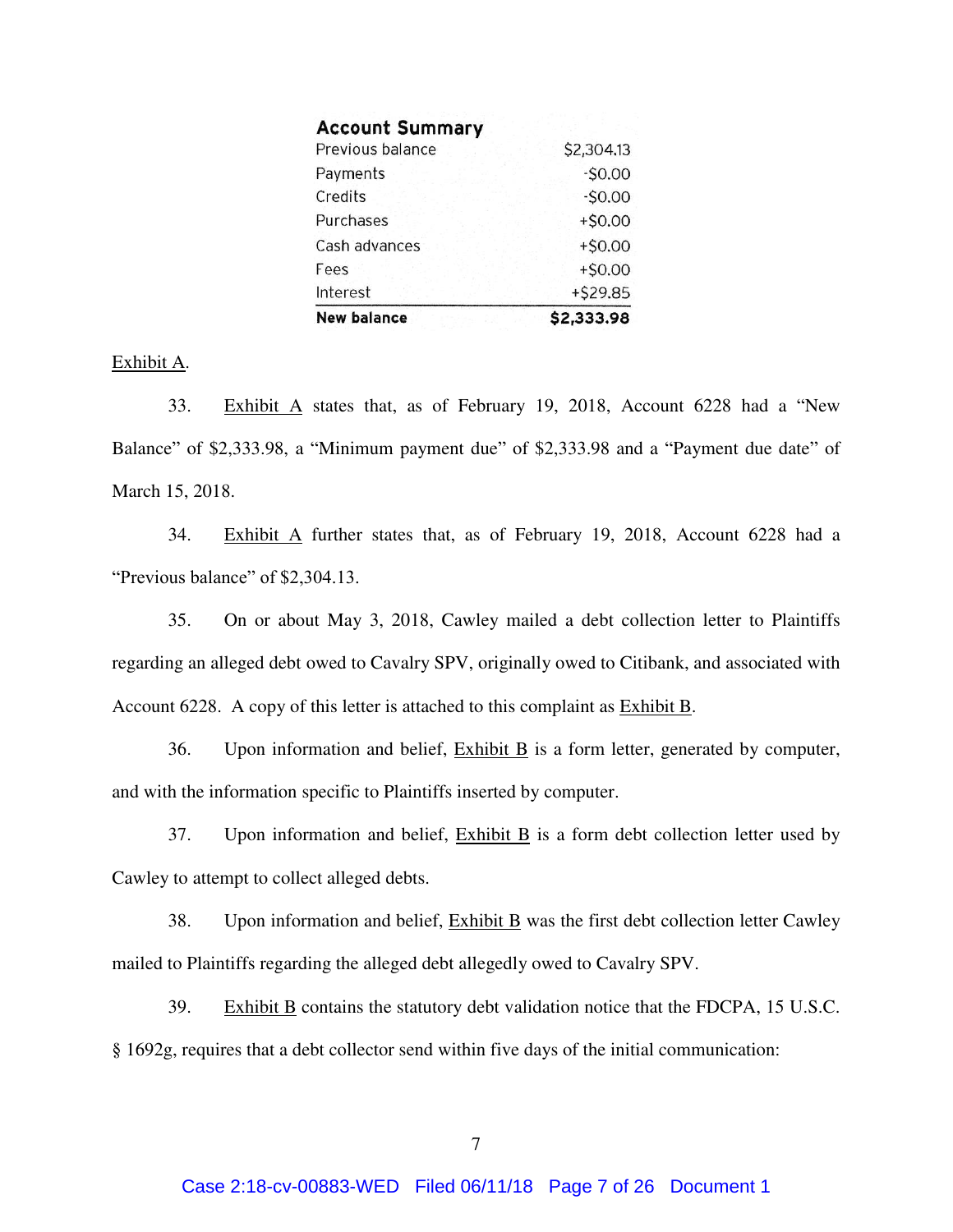Unless you, within 30 days after receipt of this notice, dispute the validity of the debt, or any portion thereof, the debt will be assumed to be valid by this office. If you notify this office in writing within the 30-day period that the debt, or any portion hereof, is disputed, this office will obtain verification of the debt or a copy of a judgment against you and a copy of such verification or judgment will be mailed to you by this office. Upon your written request within the 30-day period, this office will provide you with the name and address of the original creditor, if different from the current creditor.

### Exhibit B.

40. Exhibit  $\overline{B}$  also contains the following:

### May 03, 2018

| <b>Current Creditor:</b> | Cavalry SPV I, LLC |
|--------------------------|--------------------|
| Our File Number:         | 1280               |
| Original Account Number: | 6228               |
| Original Creditor:       | Citibank, N.A.     |
| <b>Balance Owed:</b>     | \$2,304.13         |

## Exhibit B.

41. Exhibit B states that, as of May 3, 2018, Account 6228 had an "Outstanding Balance" of \$2,304.13.

# *Plaintiffs' "Citi Diamond Preferred Card" Credit Card Account*

42. Sometime prior to February 21, 2018, Plaintiffs' "Citi Diamond Preferred Card" credit card account, issued by Citibank and with an account number ending in 8148 ("Account 8148"), went into default.

43. On or about February 21, 2018, Citibank mailed Plaintiffs an account statement

regarding Account 8148. A copy of this account statement is attached to this complaint as

## Exhibit C.

44. Exhibit C contains the following:

| <b>FEBRUARY STATEMENT</b>   |            |  |
|-----------------------------|------------|--|
| Minimum payment due:        | \$3,463.72 |  |
| New balance as of 02/21/18: | \$3,463.72 |  |
| Payment due date:           | 03/17/18   |  |

. . .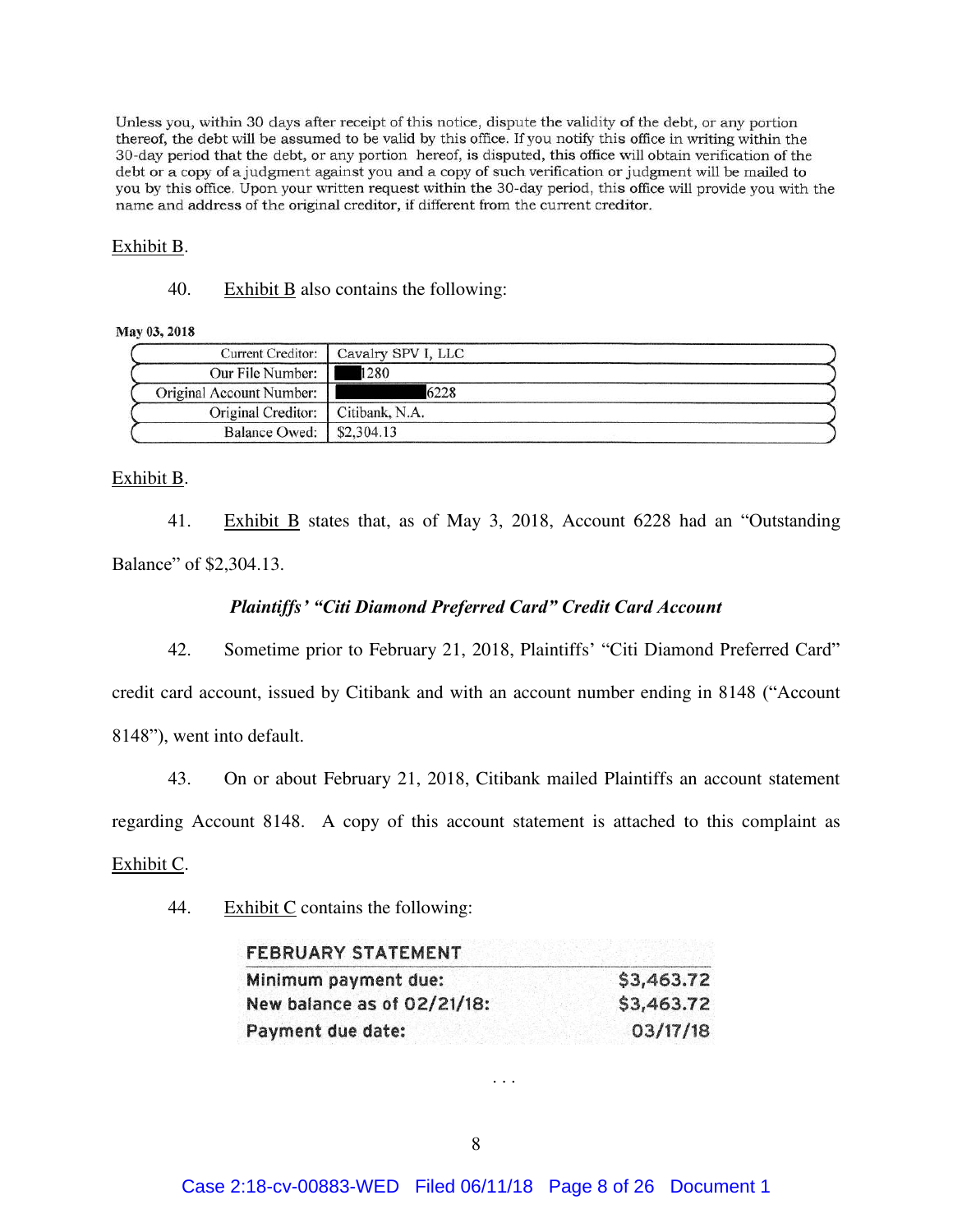| <b>New balance</b>     | \$3,463.72 |
|------------------------|------------|
| Interest               | +\$56.63   |
| Fees                   | $+$0.00$   |
| Cash advances          | $+50.00$   |
| Purchases              | $+50.00$   |
| Credits                | $-50.00$   |
| Payments               | $-50.00$   |
| Previous balance       | \$3,407.09 |
| <b>Account Summary</b> |            |

### Exhibit C.

45. Exhibit C states that, as of February 21, 2018, Account 8148 had a "New Balance" of \$3,463.72, a "Minimum payment due" of \$3,463.72, and a "Payment due date" of March 17, 2018.

46. Exhibit C further states that, as of February 21, 2018, Account 8148 had a "Previous balance" of \$3,407.09.

47. On or about May 3, 2018, Cawley mailed a debt collection letter to Plaintiffs regarding Account 8148. A copy of this letter is attached to this complaint as Exhibit D.

48. Upon information and belief,  $\overline{\text{Exhibit D}}$  is a form letter, generated by computer, and with the information specific to Plaintiff inserted by computer.

49. Upon information and belief,  $\overline{\text{Exhibit D}}$  is a form debt collection letter used by Cawley to attempt to collect alleged debts.

50. Upon information and belief,  $\frac{Exhibit D}{D}$  was the first debt collection letter Cawley mailed to Plaintiff regarding Account 8148.

51. Exhibit D contains the statutory debt validation notice that the FDCPA, 15 U.S.C. § 1692g, requires that a debt collector send within five days of the initial communication: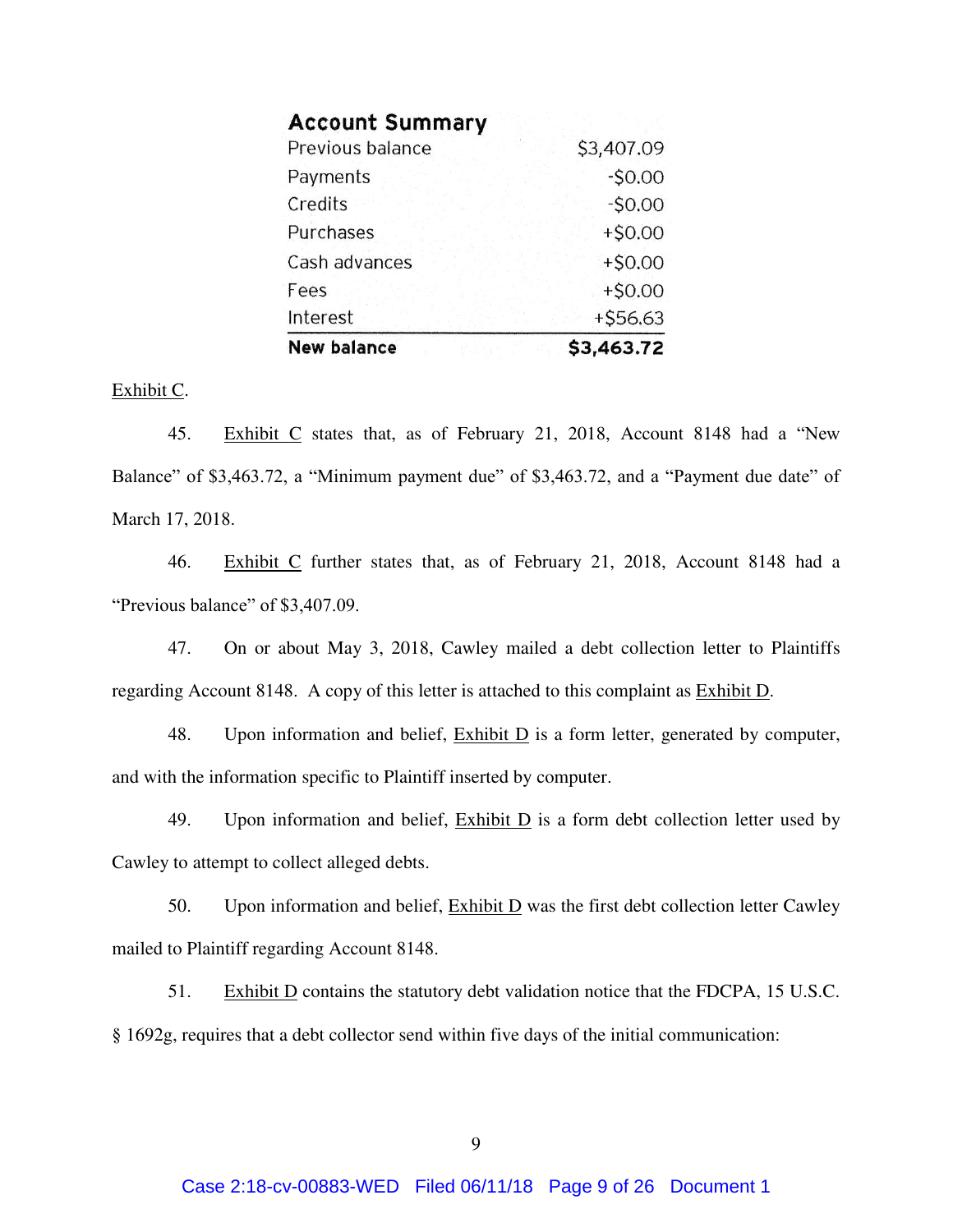Unless you, within 30 days after receipt of this notice, dispute the validity of the debt, or any portion thereof, the debt will be assumed to be valid by this office. If you notify this office in writing within the 30-day period that the debt, or any portion hereof, is disputed, this office will obtain verification of the debt or a copy of a judgment against you and a copy of such verification or judgment will be mailed to you by this office. Upon your written request within the 30-day period, this office will provide you with the name and address of the original creditor, if different from the current creditor.

#### Exhibit D.

52. Exhibit D also contains the following:

#### May 03, 2018

|                                     | Current Creditor:   Cavalry SPV I, LLC |
|-------------------------------------|----------------------------------------|
| Our File Number:                    | 0732                                   |
| Original Account Number:            | 8148                                   |
| Original Creditor:   Citibank, N.A. |                                        |
| Balance Owed:   \$3,407.09          |                                        |

#### Exhibit D.

53. Exhibit D states that, as of May 3, 2018, Account 8148 had an "Outstanding Balance" of \$3,407.09.

### *FDCPA Violations – Misstatement of the Amount of the Debt*

54. Exhibit B states that the "Outstanding Balance" of Account 6228 is the "Previous Balance" in Exhibit A.

55. Likewise, Exhibit D states that the "Outstanding Balance" of Account 8148 is the "Previous Balance" in Exhibit C.

56. Plaintiffs did not make any payment on Account 6228 between the mailing of

Exhibit A and the mailing of Exhibit B.

57. Plaintiffs did not make any payment on Account 8148 between the mailing of Exhibit C and the mailing of Exhibit D.

58. Upon information and belief, Citibank sold Plaintiffs' accounts to Cavalry SPV along with a "portfolio" of other "bad," "distressed," or "toxic" credit card accounts. *See, e.g., Harvey v. Great Seneca Fin. Corp.*, 2005 U.S. Dist. LEXIS 37002, at \*8 (S.D. Ohio July 18,

#### Case 2:18-cv-00883-WED Filed 06/11/18 Page 10 of 26 Document 1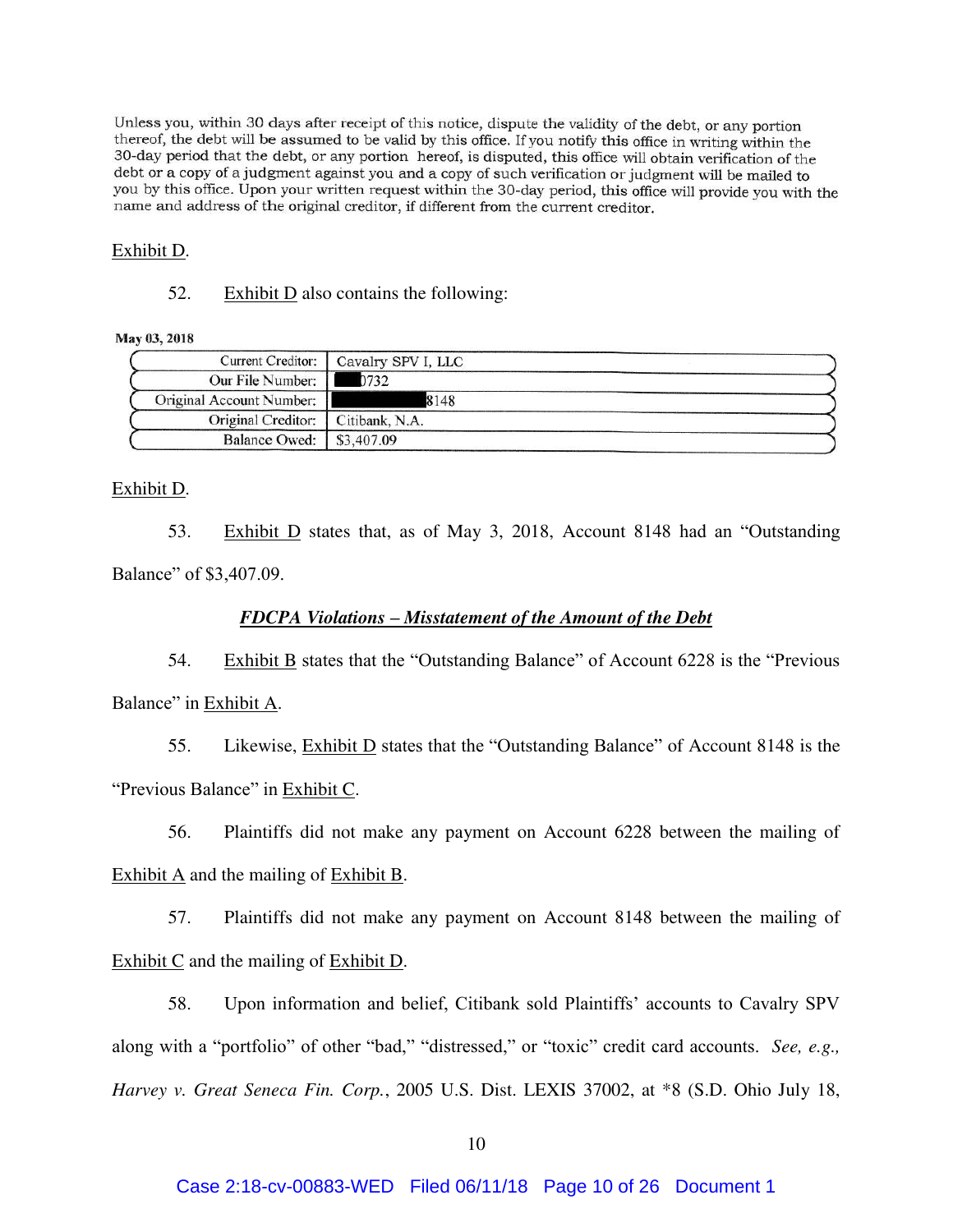2005) (debt buyers may "specialize[] in the purchase of and the collection of distressed consumer debt consisting of old defaulted and delinquent obligations or accounts which it purchases in bulk and at a discount from prior creditors.").

59. Upon information and belief, at the time Citibank sold the portfolio or portfolios of accounts containing Account 6228 and Account 8148 to Cavalry SPV, Citibank transmitted underlying account information for these accounts to Cavalry SPV and both Cavalry SPV and Cawley had access to this account information.

60. Upon information and belief, at the time Citibank sold the portfolio or portfolios of accounts to Defendants, Citibank transmitted underlying account history for the accounts, including copies of Citibank's account statements. *See Livermore v. Unifund CCR LLC*, 2018 U.S. Dist. LEXIS 12643, at \*2-3 (E.D. Wis. Jan. 26, 2018).

61. Upon information and belief, the account information for Account 6228 that Citibank transmitted to Cavalry SPV states that the "SALE AMOUNT" of the debt is \$2,304.13 but that the "CURRENT BALANCE" of the debt is \$2,333.98. *See Livermore*, 2018 U.S. Dist. LEXIS 12643, at \*2-3.

62. Upon information and belief, the account information for Account 8148 that Citibank transmitted to Cavalry SPV states that the "SALE AMOUNT" of the debt is \$3,407.09 but that the "CURRENT BALANCE" of the debt is \$3,463.72. *Id.*

63. Upon information and belief, the balance of Account 6228 stated in Cavalry's letter, \$2,304.13, is based on the "SALE AMOUNT" of the debt instead of the 'CURRENT BALANCE."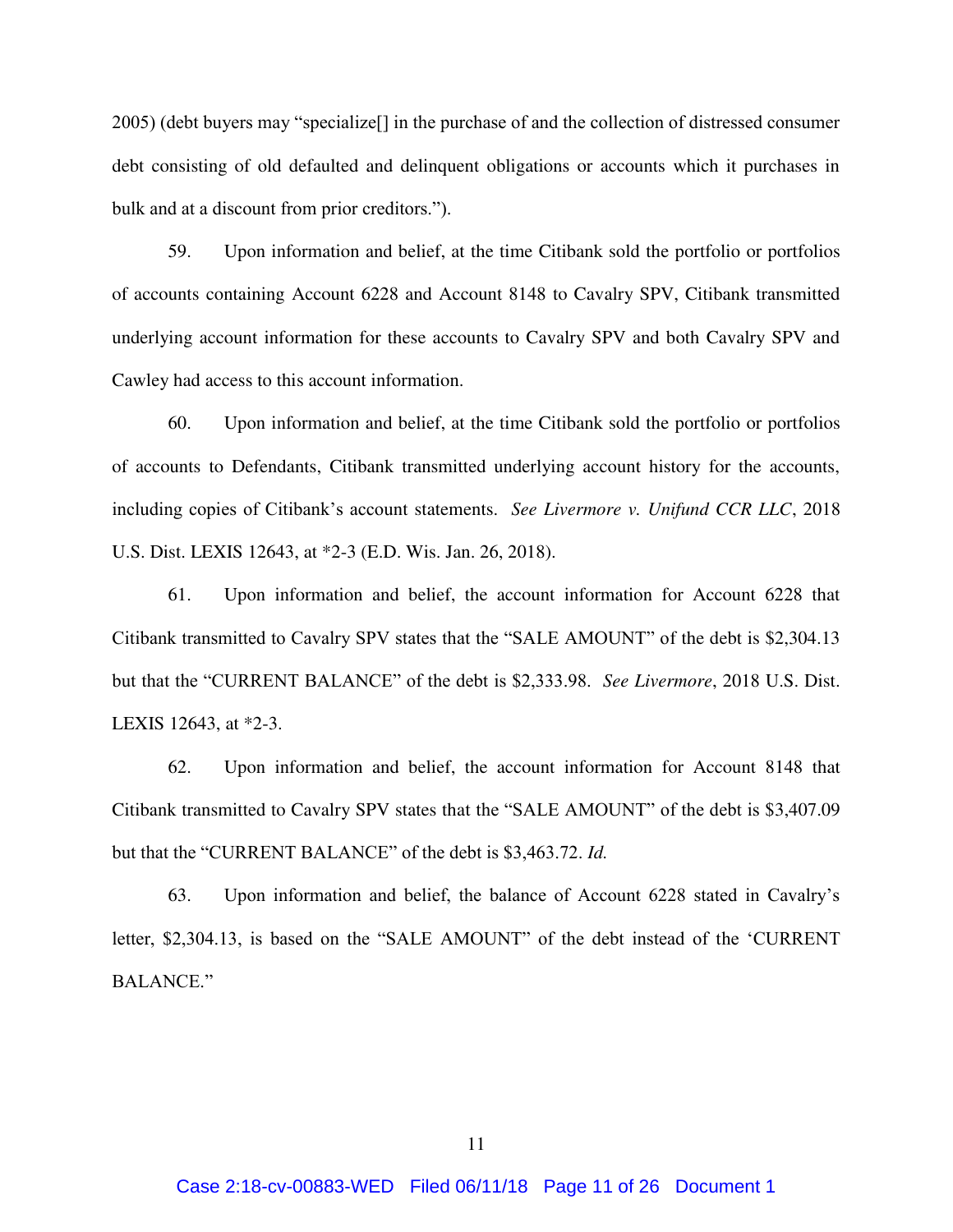64. Upon information and belief, the balance of Account 8148 stated in Cavalry's letter, \$3,407.09 is based on the "SALE AMOUNT" of the debt instead of the 'CURRENT BALANCE."

65. Upon information and belief, Cavalry's letters misstate the amount of the debt because it purports to collect an amount other than the "current balance." *See Livermore*, 2018 U.S. Dist. LEXIS 12643, at \*2-3; *Miller*, 214 F.3d 872 at 875; *Hepsen v. J.C. Christensen & Assocs.*, No. 8:07-CV-1935-T-EAJ, 2009 U.S. Dist. LEXIS 92717 at \*12-13 (M.D. Fla. Sep. 22, 2009), *aff'd, Hepsen v. Resurgent Capital Servs., LP*, 383 F. App'x 877 (11th Cir. 2010).

66. Upon information and belief, Cawley and/or Cavalry SPV's form collection letters in the form of Exhibits B and/or D auto-populate the "Balance Owed" from the information in the "SALE AMOUNT" field instead of the information in the "CURRENT BALANCE" field.

67. Understating the balance of the debt is a material misrepresentation. *See Muller v. Midland Funding*, 2016 U.S. Dist. LEXIS 68939, at \*6-8 (W.D. Mo. May 26, 2016) (denying judgment on the pleadings where debt buyer understated amount of the debt); *McDermott v. Marcus, Errico, Emmer & Brooks, P.C.*, 911 F. Supp. 2d 1, \*62-63 (D. Mass. Nov. 20, 2012) ("MEEB therefore understated the amount of legal fees owed for both units in the first May 17, 2005 letter. MEEB's false representation of the amount of the debt through May 17, 2005, thus violated section 1692e(2)(A)."), *amended in part*, 969 F. Supp. 2d 74 (D. Mass. 2013), *aff'd in part, rev'd in part and remanded*, 775 F.3d 109, 127-28 (1st Cir. 2014) (affirming magistrate judge's finding that debt collector violated FDCPA but did not act willfully or knowingly because "in at least one instance, MEEB's incorrect statement about the amount owed by McDermott went in McDermott's favor (i.e., MEEB said he owed less than he really did), which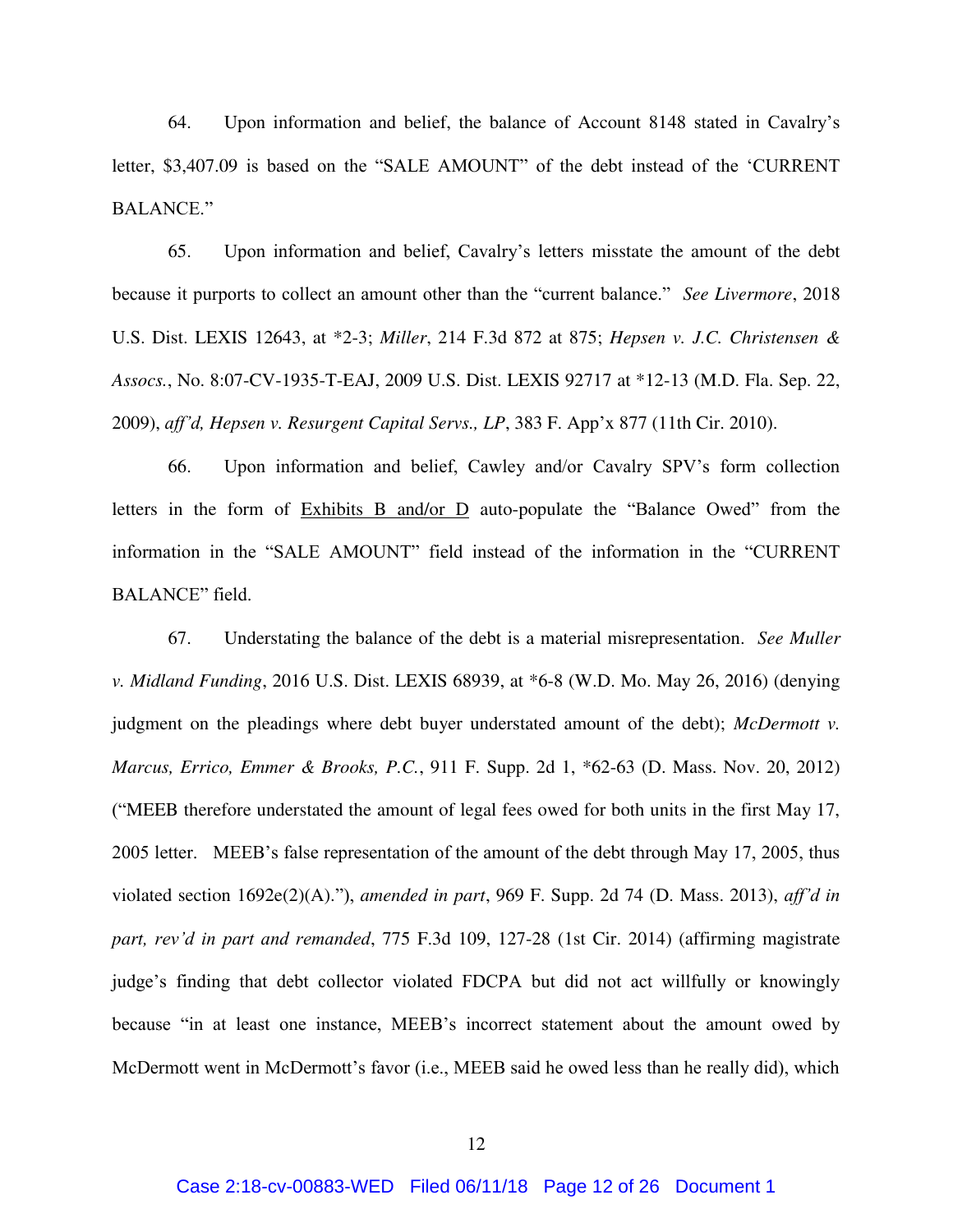supports her finding that MEEB was not simply trying to increase its legal fees."); *Pickard v. Lerch*, 2005 U.S. Dist. LEXIS 45457, at \*13 (S.D. Ind. May 26, 2005) ("The fact that Wright decided to underestimate the amount of debt allegedly owed rather than overestimate is unavailing."); *Stonecypher v. Finkelstein Kern Steinberg & Cunningham*, 2011 U.S. Dist. LEXIS 88319, at \*15 ("Plaintiff received a letter dated July 9, 2010 which stated a balance of \$1,622.42 but had two credit card statements attached reflecting higher balances. There is no indication as to how Defendant reached the balance indicated on the letter when Plaintiff's balance as of the September, 2008 statement was \$1,707.18 and the balance was accruing interest at a rate of 29.99%.").

68. Understating the balance of a credit card debt has real life consequences for the consumer. Debt collectors generally do not actually forgive the difference between the understated balance and the real balance. Consumers who believe they have paid off an account in full are frequently contacted, sometimes years later, by the same or different debt collectors seeking the unpaid amount plus interest, which is often substantial.

69. Where the "sale amount" of a debt is less than the "current balance" or "chargeoff balance," even if debt buyers initially attempt to collect only the "sale amount," giving the appearance that the difference between the "sale amount" and the current balance was unilaterally forgiven, the debt collector may still attempt to collect the entire balance due at charge off. *See, e.g., Midland Funding LLC v. Minh Tran Et Al*, Case No. CGC 14 542668 (Cal. Super. Ct., filed Nov. 12, 2014) (debt collector initially mailed collection letters seeking a "sale amount" of \$1,816.44 but later sued for the charge off balance of \$1,856.44).

70. The unsophisticated consumer who paid the understated amount would be misled into believing that the account was paid in full when in reality, a portion remains unpaid.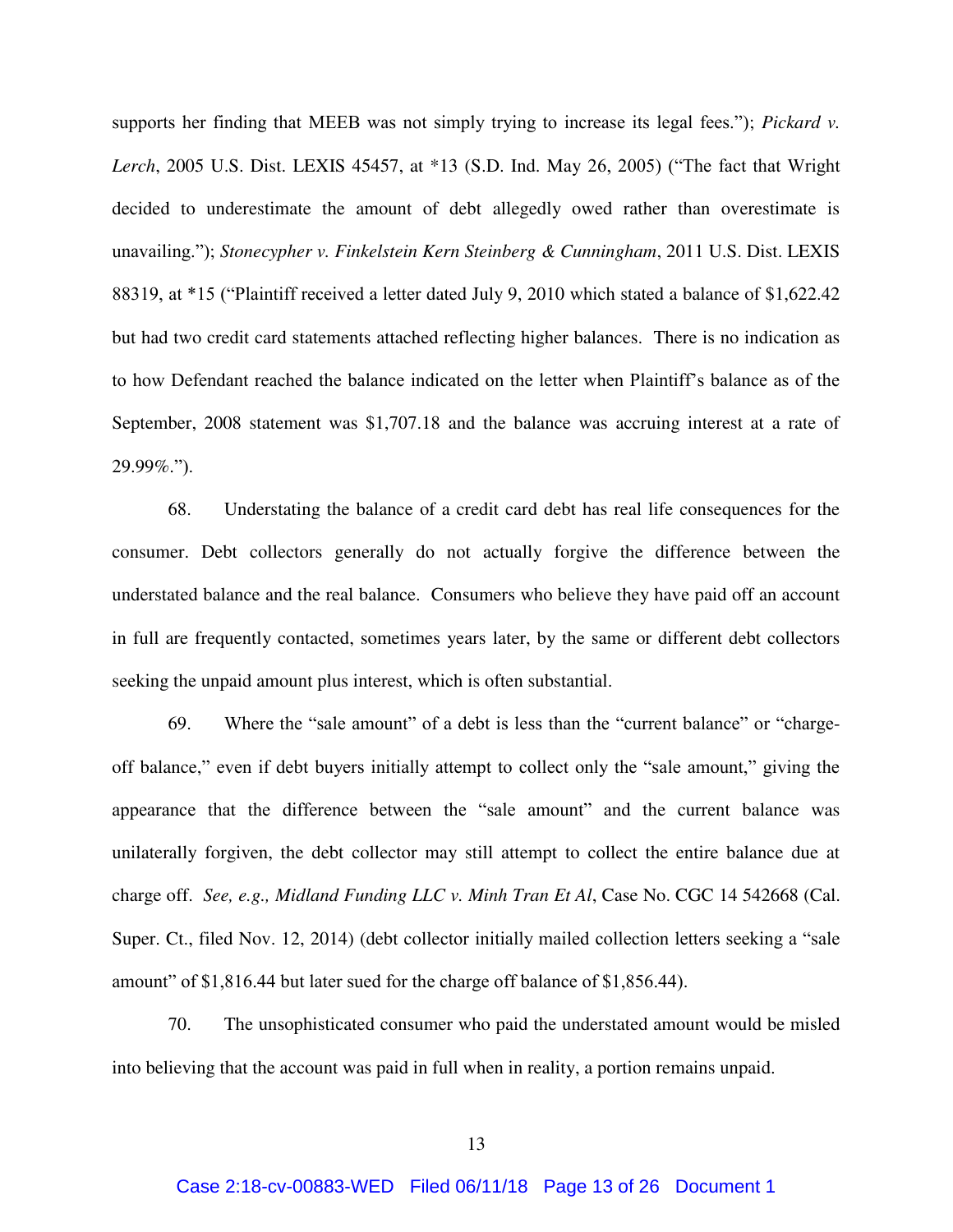71. Alternatively, Cawley's letters state the correct amount of the debt but do so in an unfair, deceptive, and misleading way because they do not explain how the balance was calculated, information which the debtor needs to assess any interest or fees sought by Defendants may likewise have been invalid. *Fields v. Wilber Law Firm, P.C.*, 383 F.3d 562 (7th Cir. 2004) (debtor stated claims under 15 U.S.C. §§ 1692e(2)(A) and 1692f because debt collector's failure to itemize an accurate, but confusing, balance impaired her ability to knowledgeably assess the validity of the debt); *Pickard v. Lerch*, 2005 U.S. Dist. LEXIS 45457, at \*13-14 (S.D. Ind. May 26, 2005) (failure to explain contradiction between two different balances was materially misleading because "even if the Wright letter was not literally false in its statement of the amount of the debt, the Wright letter was confusingly misleading.").

### *The FDCPA*

72. The FDCPA states that its purpose, in part, is "to eliminate abusive debt collection practices by debt collectors." 15 U.S.C. § 1692(e). It is designed to protect consumers from unscrupulous collectors, whether or not there is a valid debt. *Mace v. Van Ru Credit Corp.,* 109 F.3d 338 (7th Cir. 1997); *Baker v. G.C. Services Corp.,* 677 F.2d 775, 777 (9th Cir. 1982); *McCartney v. First City Bank,* 970 F.2d 45, 47 (5th Cir. 1992). The FDCPA broadly prohibits unfair or unconscionable collection methods; conduct which harasses, oppresses or abuses any debtor; and any false, deceptive or misleading statements in connection with the collection of a debt; it also requires debt collectors to give debtors certain information. 15 U.S.C. §§ 1692d, 1692e, 1692f and 1692g.

73. The Seventh Circuit has held that whether a debt collector's conduct violates the FDCPA should be judged from the standpoint of an "unsophisticated consumer." *Avila v. Rubin,* 84 F.3d 222, 227 (7th Cir. 1996); *Gammon v. GC Services, LP,* 27 F.3d 1254, 1257 (7th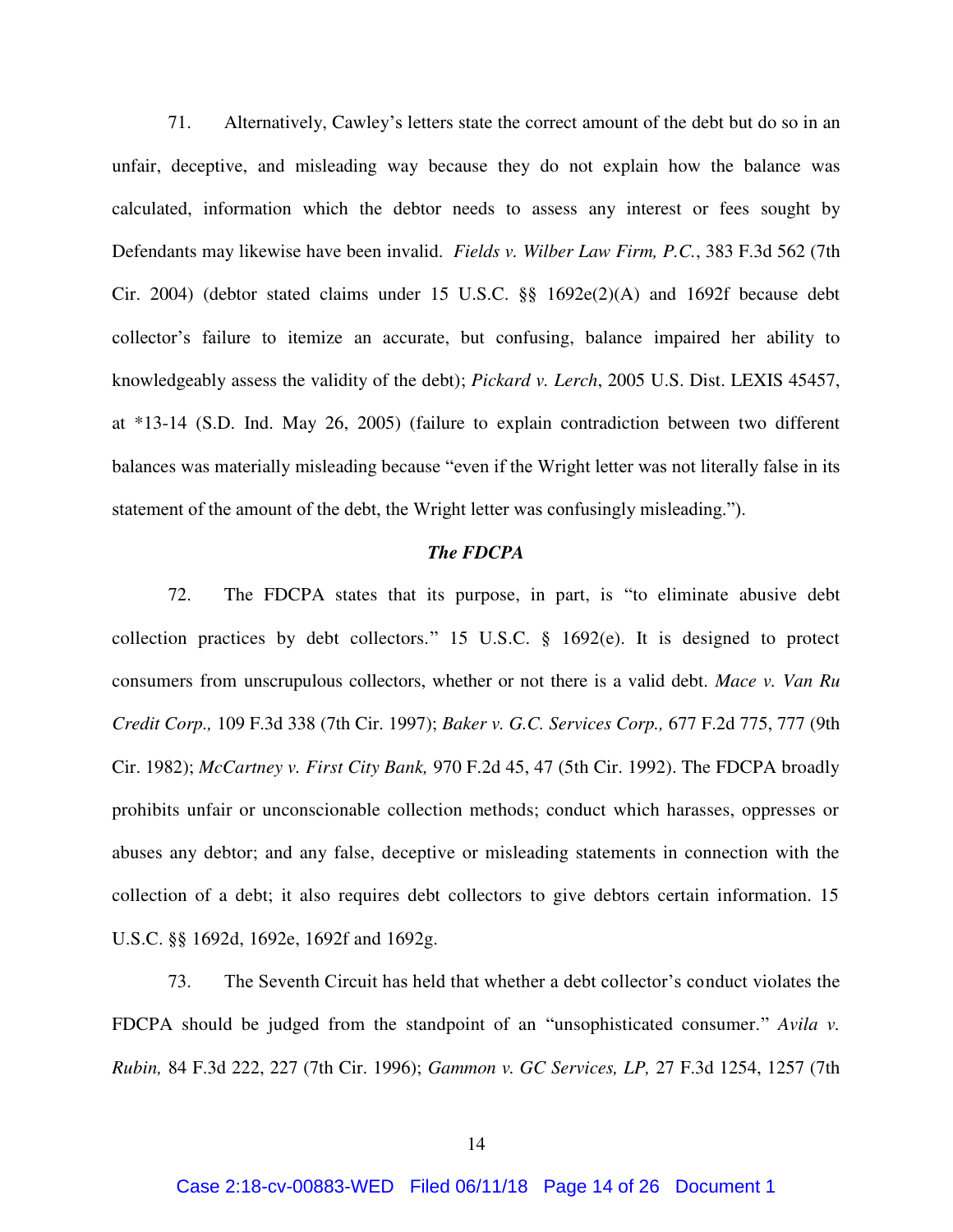Cir. 1994). The standard is an objective one—whether the plaintiffs or any class members were misled is not an element of a cause of action. *Bartlett v. Heibl,* 128 F.3d 497, 499 (7th Cir. 1997). "The question is not whether these plaintiffs were deceived or misled, but rather whether an unsophisticated consumer would have been misled." *Beattie v. D.M. Collections Inc.,* 754 F. Supp. 383, 392 (D. Del. 1991).

74. Because it is part of the Consumer Credit Protection Act, 15 U.S.C. §§ 1601 *et seq.*, the FDCPA should be liberally construed in favor of the consumer to effectuate its purposes. *Cirkot v. Diversified Fin. Services, Inc.,* 839 F. Supp. 941, 944 (D. Conn. 1993).

> The [Consumer Credit Protection] Act is remedial in nature, designed to remedy what Congressional hearings revealed to be unscrupulous and predatory creditor practices throughout the nation. Since the statute is remedial in nature, its terms must be construed in liberal fashion if the underlying Congressional purpose is to be effectuated.

*N.C. Freed Co. v. Board of Governors,* 473 F.2d 1210, 1214 (2d Cir. 1973).

75. Statutory damages are recoverable for violations, whether or not the consumer proves actual damages. *Baker,* 677 F.2d at 780-1; *Woolfolk v. Van Ru Credit Corp.,* 783 F. Supp. 724, 727 and n. 3 (D. Conn. 1990); *Riveria v. MAB Collections, Inc.,* 682 F. Supp. 174, 177 (W.D.N.Y. 1988); *Kuhn v. Account Control Tech.*, 865 F. Supp. 1443, 1450 (D. Nev. 1994); *In re Scrimpsher*, 17 B.R. 999, 1016-7 (Bankr. N.D.N.Y. 1982); *In re Littles,* 90 B.R. 669, 680 (Bankr. E.D. Pa. 1988), *aff'd as modified sub nom*. *Crossley v. Lieberman,* 90 B.R. 682 (E.D. Pa. 1988), *aff'd*, 868 F.2d 566 (3d Cir. 1989)

76. The FDCPA creates substantive rights for consumers; violations cause injury to consumers, and such injuries are concrete and particularized. The FDCPA creates substantive rights for consumers; violations cause injury to consumers, and such injuries are concrete and particularized. *Derosia v. Credit Corp Solutions*, 2018 U.S. Dist. LEXIS 50016, at \*12 (E.D.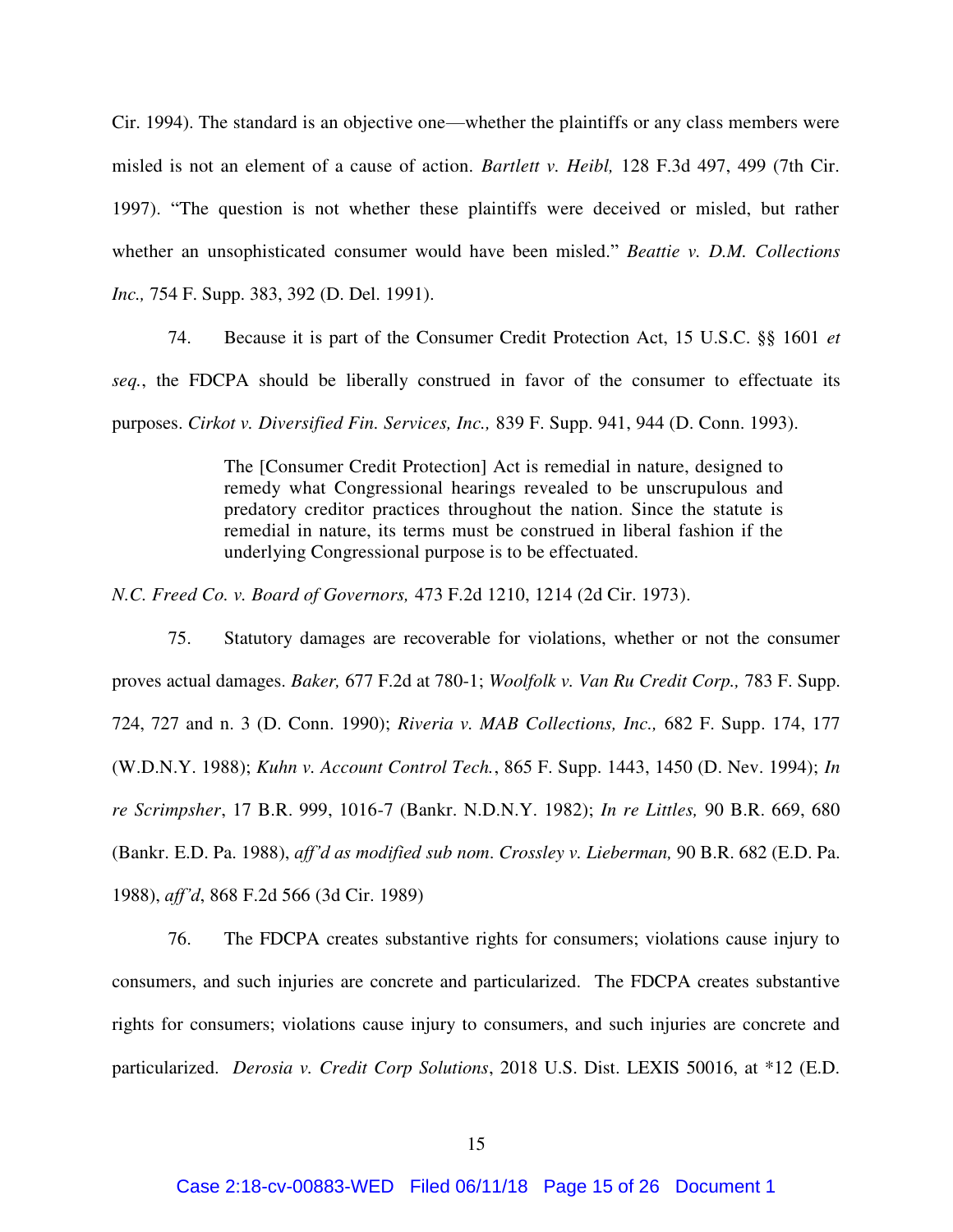Wis. Mar. 27, 2018) (" 'a plaintiff who receives misinformation form a debt collector has suffered the type of injury the FDCPA was intended to protect against' and 'satisfies the concrete injury in fact requirement of Article III.' ") (quoting *Pogorzelski v. Patenaude & Felix APC*, 2017 U.S. Dist. LEXIS 89678, 2017 WL 2539782, at \*3 (E.D. Wis. June 12, 2017)); *Spuhler v. State Collection Servs.*, No. 16-CV-1149, 2017 U.S. Dist. LEXIS 177631 (E.D. Wis. Oct. 26, 2017) ("As in Pogorzelski, the Spuhlers' allegations that the debt collection letters sent by State Collection contained false representations of the character, amount, or legal status of a debt in violation of their rights under the FDCPA sufficiently pleads a concrete injury-in-fact for purposes of standing."); *Lorang v. Ditech Fin. LLC*, 2017 U.S. Dist. LEXIS 169286, at \*6 (W.D. Wis. Oct. 13, 2017) ("the weight of authority in this circuit is that a misrepresentation about a debt is a sufficient injury for standing because a primary purpose of the FDCPA is to protect consumers from receiving false and misleading information."); *Neeley v. Portfolio Recovery Assocs., LLC*, 268 F. Supp. 3d 978, 982 (S.D. Ind. Aug. 2, 2017) ("[N]othing in *Spokeo* overruled the Seventh Circuit's decisions that emphasized and affirmed the power of Congress to pass legislation creating new rights, which if violated, would confer standing under Article III.") (alteration in original) (quoting *Saenz v. Buckeye Check Cashing*, 2016 U.S. Dist. LEXIS 127784, at \*5 (N.D. Ill. Sep. 20, 2016); *Qualls v. T-H Prof'l & Med. Collections, Ltd.*, 2017 U.S. Dist. LEXIS 113037, at \*8 (C.D. Ill. July 20, 2017) ("Courts in this Circuit, both before and after *Spokeo*, have rejected similar challenges to standing in FDCPA cases.") (citing "*Hayes v. Convergent Healthcare Recoveries, Inc.*, 2016 U.S. Dist. LEXIS 139743 (C.D. Ill. 2016)); *Bock v. Pressler & Pressler, LLP*, No. 11-7593, 2017 U.S. Dist. LEXIS 81058 \*21 (D.N.J. May 25, 2017) ("through [s]ection 1692e of the FDCPA, Congress established 'an enforceable right to truthful information concerning' debt collection practices, a decision that 'was undoubtedly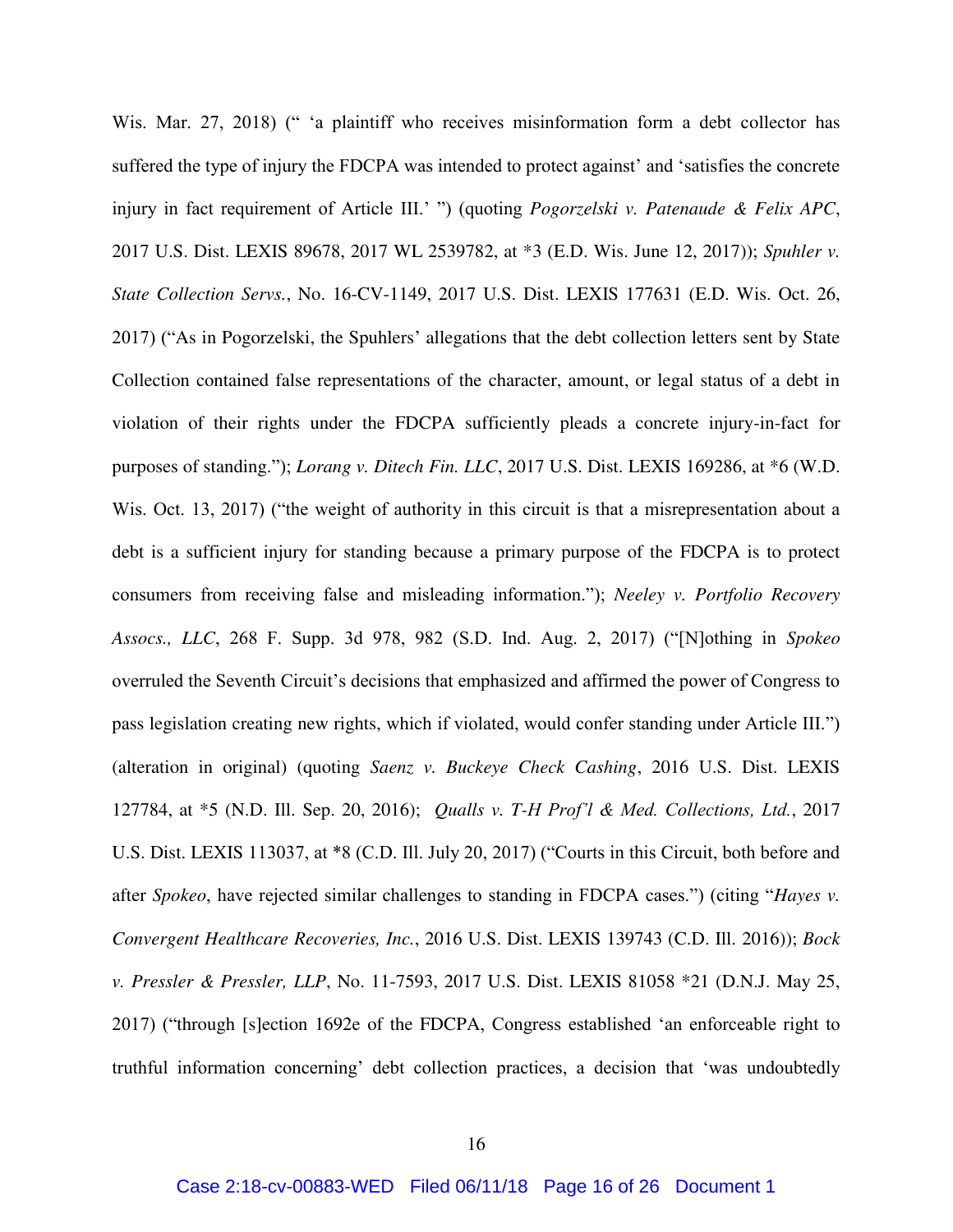influenced by congressional awareness that the intentional provision of misinformation' related to such practices, 'contribute[s] to the number of personal bankruptcies, to marital instability, to the loss of jobs, and to invasions of individual privacy,"); *Quinn v. Specialized Loan Servicing, LLC*, No. 16 C 2021, 2016 U.S. Dist. LEXIS 107299 \*8-13 (N.D. Ill. Aug. 11, 2016) (rejecting challenge to Plaintiff's standing based upon alleged FDCPA statutory violation); *Lane v. Bayview Loan Servicing, LLC*, No. 15 C 10446, 2016 U.S. Dist. LEXIS 89258 \*9-10 (N.D. Ill. July 11, 2016) ("When a federal statute is violated, and especially when Congress has created a cause of action for its violation, by definition Congress has created a legally protected interest that it deems important enough for a lawsuit."); *Church v. Accretive Health, Inc.*, No. 15-15708, 2016 U.S. App. LEXIS 12414 \*7-11 (11th Cir. July 6, 2016) (same); *see also Mogg v. Jacobs*, No. 15-CV-1142-JPG-DGW, 2016 U.S. Dist. LEXIS 33229, 2016 WL 1029396, at \*5 (S.D. Ill. Mar. 15, 2016) ("Congress does have the power to enact statutes creating legal rights, the invasion of which creates standing, even though no injury would exist without the statute," (quoting *Sterk v. Redbox Automated Retail, LLC*, 770 F.3d 618, 623 (7th Cir. 2014)). For this reason, and to encourage consumers to bring FDCPA actions, Congress authorized an award of statutory damages for violations. 15 U.S.C. § 1692k(a).

77. Moreover, Congress has explicitly described the FDCPA as regulating "abusive practices" in debt collection. 15 U.S.C.  $\S$  1692(a) – 1692(e). Any person who receives a debt collection letter containing a violation of the FDCPA is a victim of abusive practices. *See* 15 U.S.C. §§ 1692(e) ("It is the purpose of this subchapter to eliminate abusive debt collection practices by debt collectors, to insure that those debt collectors who refrain from using abusive debt collection practices are not competitively disadvantaged, and to promote consistent State action to protect consumers against debt collection abuses").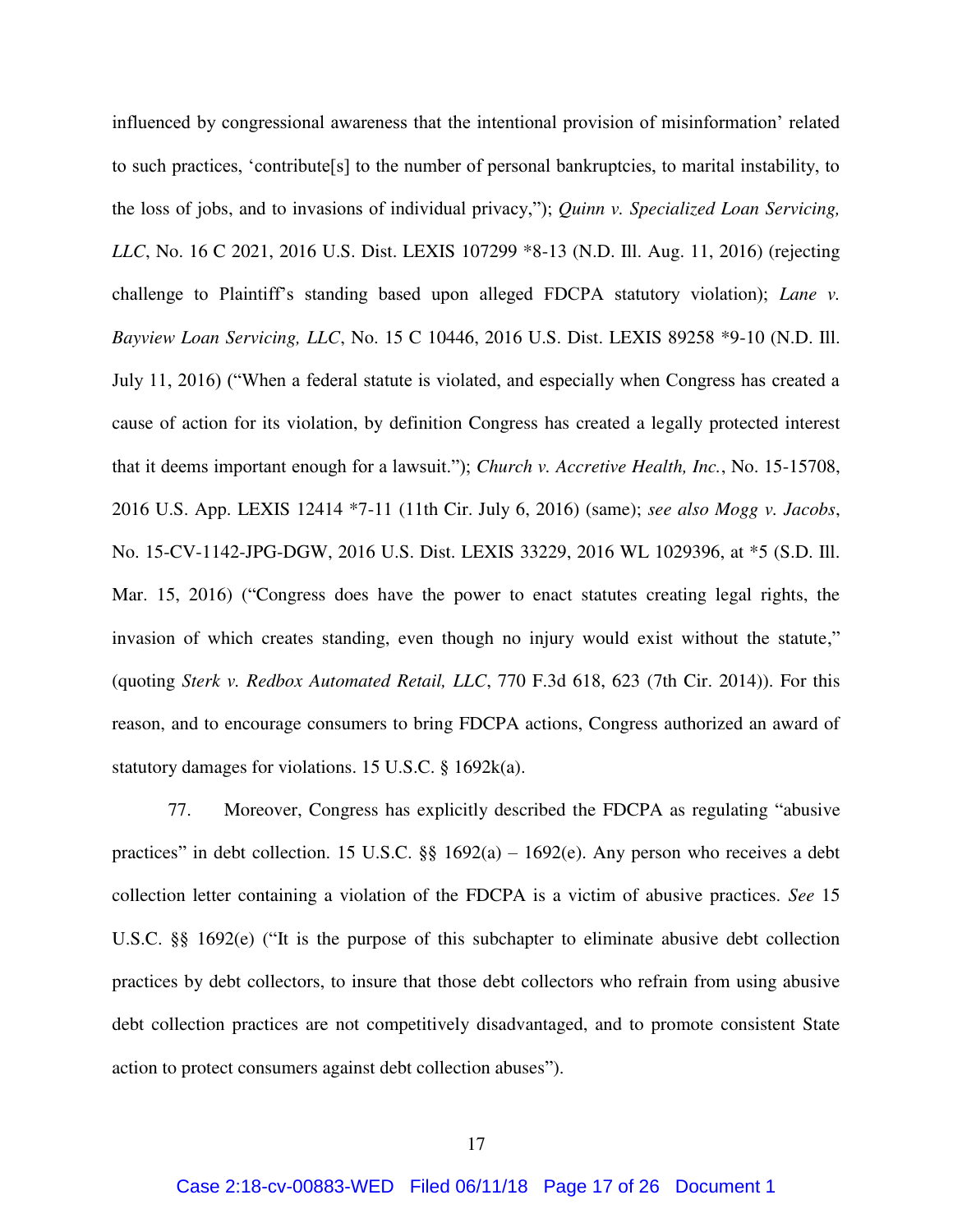78. 15 U.S.C. § 1692e generally prohibits "any false, deceptive, or misleading representation or means in connection with the collection of any debt."

79. 15 U.S.C. § 1692e(2)(A) specifically prohibits: "The false representation of—the character, amount, or legal status of any debt."

80. 15 U.S.C. § 1692e(10) specifically prohibits the "use of any false representation or deceptive means to collect or attempt to collect any debt."

81. 15 U.S.C. § 1692f generally prohibits "unfair or unconscionable means to collect or attempt to collect any debt."

82. 15 U.S.C. § 1692g(a) states:

a) Notice of debt; contents

Within five days after the initial communication with a consumer in connection with the collection of any debt, a debt collector shall, unless the following information is contained in the initial communication or the consumer has paid the debt, send the consumer a written notice containing—

(1) the amount of the debt;

83. The Seventh Circuit has held that a debt collector must state the correct amount of

the debt on the date a letter is sent to a consumer. *Miller v. McCalla, Raymer, Padrick, Cobb,* 

*Nichols, & Clark, L.L.C.*, 214 F.3d 872, 875 (7th Cir. 2000):

It is no excuse that it was "impossible" for the defendants to comply when as in this case the amount of the debt changes daily. What would or might be impossible for the defendants to do would be to determine what the amount of the debt might be at some future date if for example the interest rate in the loan agreement was variable. What they certainly could do was to state the total amount due--interest and other charges as well as principal--on the date the dunning letter was sent. We think the statute required this.

84. The debt collector must make the 15 U.S.C. § 1692g disclosures in a nonconfusing manner. *See Bartlett v. Heibl*, 128 F.3d 497, 500 (7th Cir. 1997); *Miller v. McCalla,*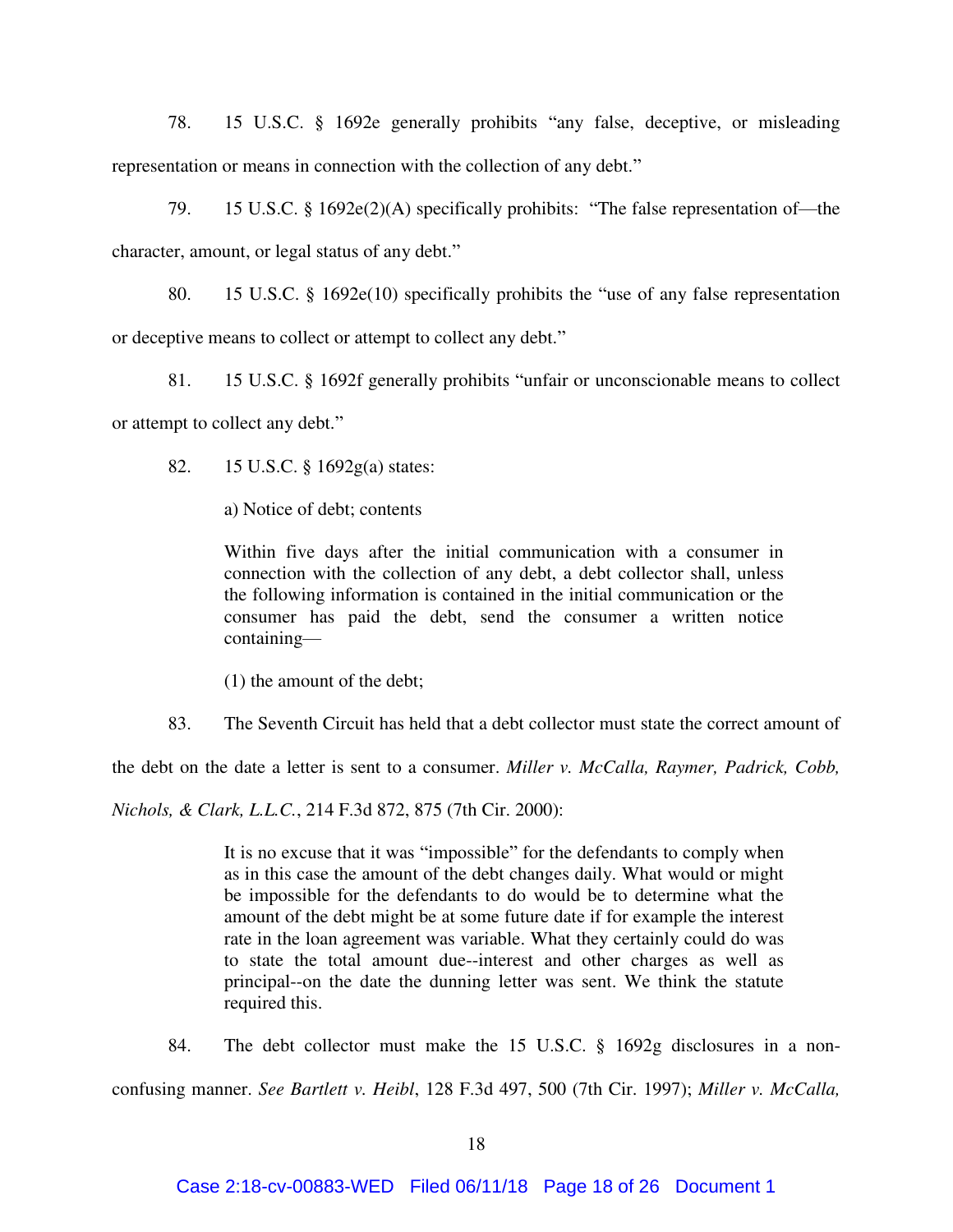*Raymer, Padrick, Cobb, Nichols, & Clark, L.L.C.*, 214 F.3d 872, 875 (7th Cir. 2000); *Janetos v. Fulton Friedman & Gullace, LLP*, 825 F.3d 317, 317-18 (7th Cir. 2016).

85. While *Miller* addressed a debt collector's obligation to provide the amount of the debt under 15 U.S.C. § 1692g(a)(1), the Seventh Circuit has held that the standards for claims under § 1692e and § 1692g are the same. *McMillan v. Collection Professionals, Inc.*, 455 F.3d 754, 759 (7th Cir. 2006):

> We cannot accept the district court's view that claims brought under § 1692e or § 1692f are different from claims brought under § 1692g for purposes of Rule 12(b)(6) analysis. Whether or not a letter is 'false, deceptive, or misleading' (in violation of § 1692e) or 'unfair or unconscionable' (in violation of § 1692f) are inquiries similar to whether a letter is confusing in violation of § 1692g. After all, as our cases reflect, the inquiry under §§ 1692e, 1692g and 1692f is basically the same: it requires a fact-bound determination of how an unsophisticated consumer would perceive the letter.

86. The Seventh Circuit has also held that a debt collector may not hide the character of a debt; thus where a balance is subject to adjustments that would potentially confuse the unsophisticated consumer as to the amount and character of the debt, "one simple way to comply with § 1692e and § 1692f in this regard would be to itemize the various charges that comprise the total amount of the debt." *Fields v. Wilber Law Firm P.C.*, 383 F.3d 562, 566 (7th Cir. 2004).

87. Where a debt collector has actual or imputed knowledge that the balance of a debt is subject to charges or adjustments that would confuse or mislead a debtor as to the character of that debt, the debt collector must provide adequate notice and disclosure as to the character of the debt and the basis for the adjustments. *Acik v. I.C. Sys.*, 640 F. Supp. 2d 1019, 1023-25 (N.D. Ill. Aug. 6, 2009) ("The question under section 1692e is not whether these charges were fair or proper, but whether the fees were 'clearly and fairly communicated' so that Acik could ascertain the fees' validity.") (applying *Fields*, 383 F.3d 562 (7th Cir. 2004)).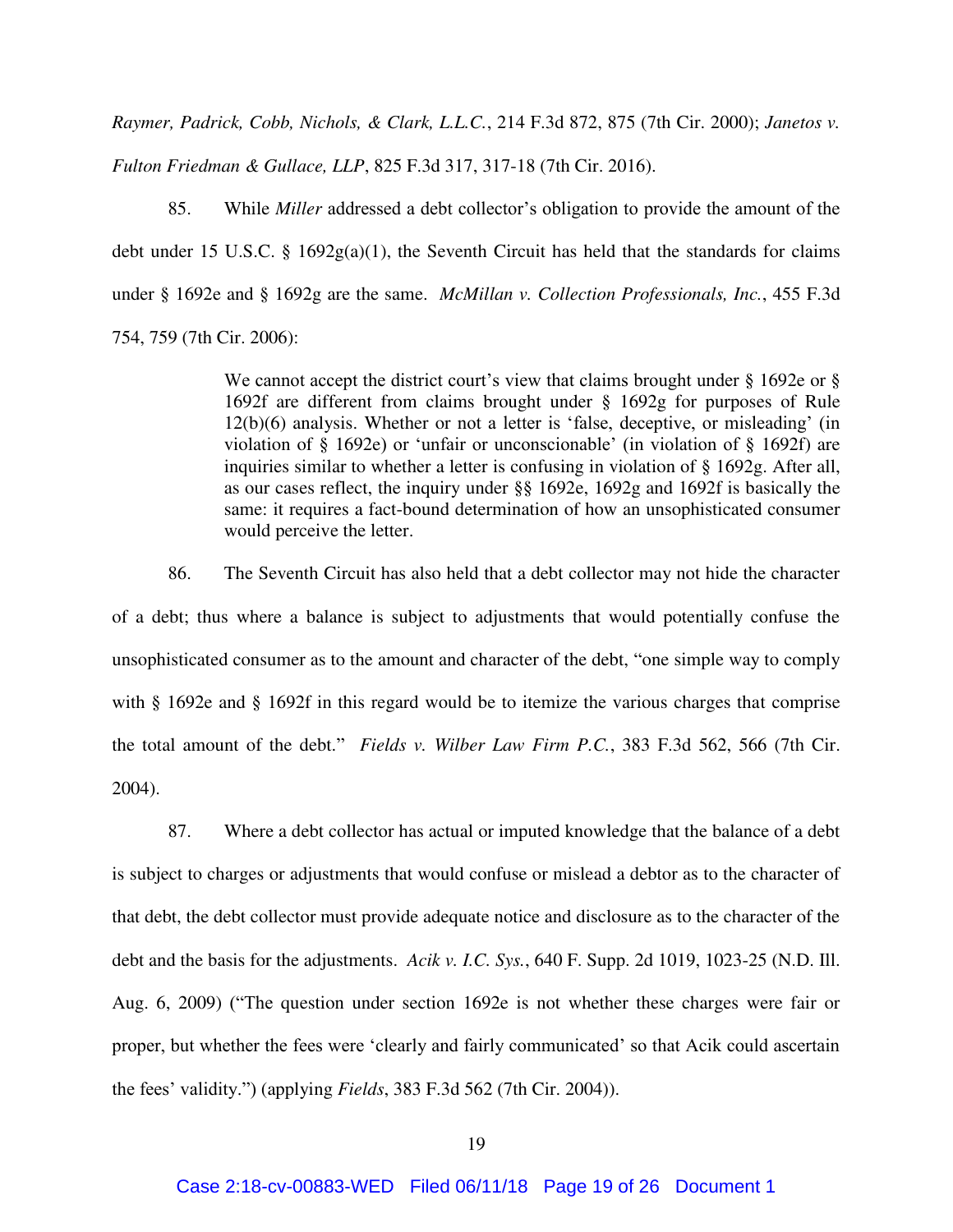### *The WCA*

88. The Wisconsin Consumer Act ("WCA") was enacted to protect consumers against unfair, deceptive, and unconscionable business practices and to encourage development of fair and economically sound practices in consumer transactions. Wis. Stat. § 421.102(2).

89. The Wisconsin Supreme Court has favorably cited authority finding that the WCA "goes further to protect consumer interests than any other such legislation in the country," and is "probably the most sweeping consumer credit legislation yet enacted in any state." *Kett* v. *Community Credit Plan, Inc.,* 228 Wis. 2d 1, 18 n**.**15, 596 N.W.2d 786 (1999) (citations omitted).

90. To further these goals, the Act's protections must be "liberally construed and applied." Wis. Stat. § 421.102(1); *see also* § 425.301.

91. "The basic purpose of the remedies set forth in Chapter 425, Stats., is to induce compliance with the WCA and thereby promote its underlying objectives." *First Wisconsin Nat'l Bank v. Nicolaou*, 113 Wis. 2d 524, 533, 335 N.W.2d 390 (1983). Thus, private actions under the WCA are designed to both benefit consumers whose rights have been violated and also competitors of the violators, whose competitive advantage should not be diminished because of their compliance with the law.

92. To carry out this intent, the WCA provides Wisconsin consumers with an array of protections and legal remedies. The Act contains significant and sweeping restrictions on the activities of those attempting to collect debts. *See* Wis. Stats. § 427.104.

93. The Act limits the amounts and types of additional fees that may be charged to consumers in conjunction with transactions. Wis. Stats. § 422.202(1). The Act also provides injured consumers with causes of action for class-wide statutory and actual damages and injunctive remedies against defendants on behalf of all customers who suffer similar injuries. *See*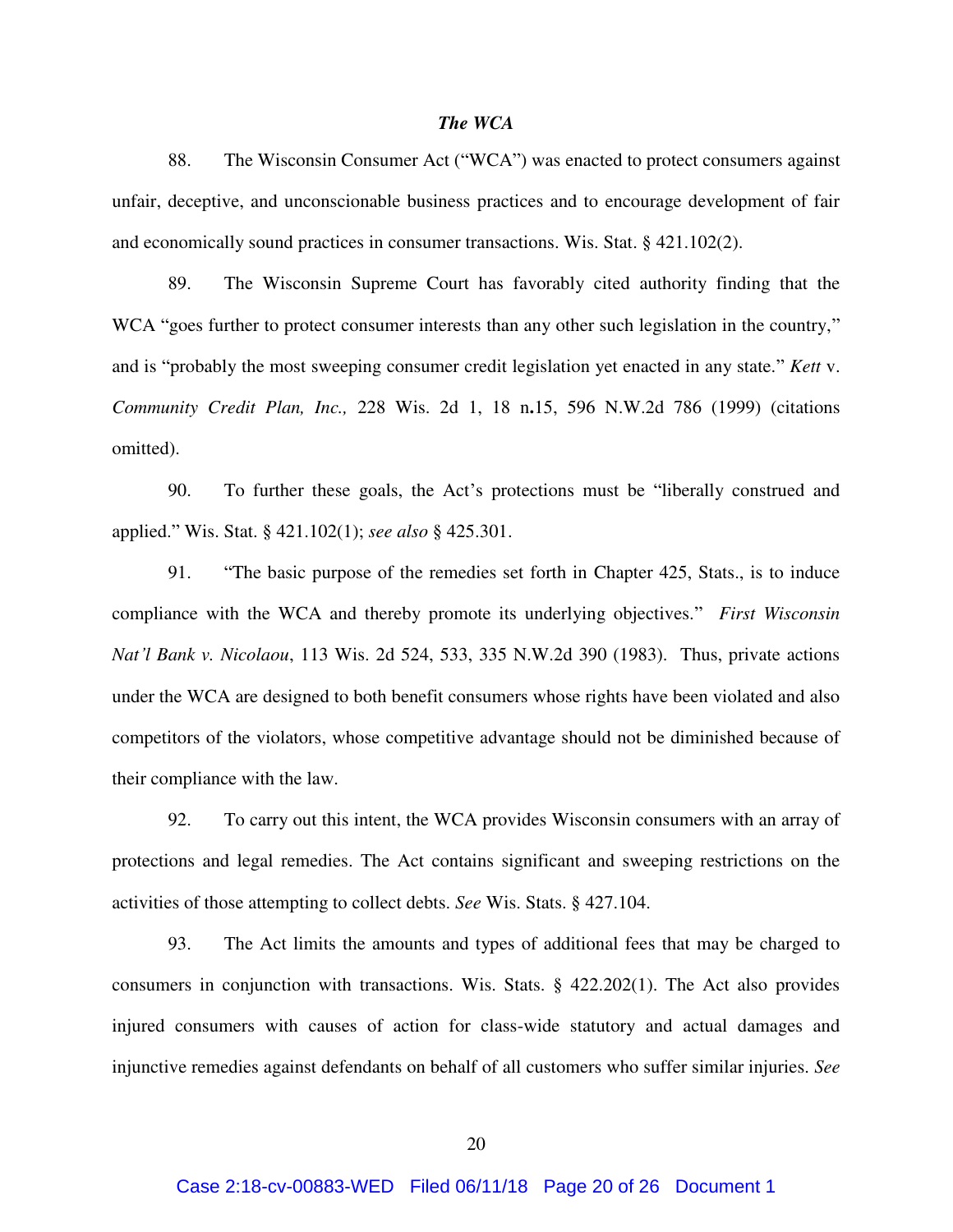Wis. Stats. §§ 426.110(1); § 426.110(4)(e). Finally, "a customer may not waive or agree to forego rights or benefits under [the Act]." Wis. Stat. § 421.106(1).

94. Consumers' WCA claims under Wis. Stat. § 427.104(1) are analyzed using the same methods as claims under the FDCPA. Indeed, the WCA itself requires that the court analyze the WCA "in accordance with the policies underlying a federal consumer credit protection act," including the FDCPA. Wis. Stat. § 421.102(1).

95. Further, the Wisconsin Supreme Court has held that WCA claims relating to debt collection are to be analyzed under the "unsophisticated consumer" standard. *Brunton v. Nuvell Credit Corp.*, 785 N.W.2d 302, 314-15. In *Brunton*, the Wisconsin Supreme Court explicitly adopted and followed the "unsophisticated consumer" standard, citing and discussing *Gammon v. GC Servs. Ltd. P'ship*, 27 F.3d 1254, 1257 (7th Cir. 1994). *Id.*

96. Wis. Stat. §  $427.104(1)(g)$  states that a debt collector may not: "Communicate with the customer . . . in such a manner as can reasonably be expected to threaten or harass the customer."

97. Wis. Stat. § 427.104(1)(h) states that a debt collector may not: "Engage in other conduct which can reasonably be expected to threaten or harass the customer . . . ."

98. DFI has ruled that conduct that violates the FDCPA also violates the WCA.

**DFI−Bkg 74.16 Oppressive and deceptive practices prohibited.** A licensee shall not engage in any oppressive or deceptive practices. In attempting to collect an alleged account, bill or other indebtedness, a licensee shall not do any of the following: …

**(9)** Engage in other conduct which can reasonably be expected to threaten or harass the debtor or a person related to the debtor including conduct which violates the Federal Fair Debt Collection Practices Act.

99. Misrepresenting the amount of the debt is "conduct which violates the [FDCPA]"

and WCA. 15 U.S.C. § 1692e(2)(a), 1692g(a)(1); Wis. Admin. Code § DFI-Bkg 74.16(9).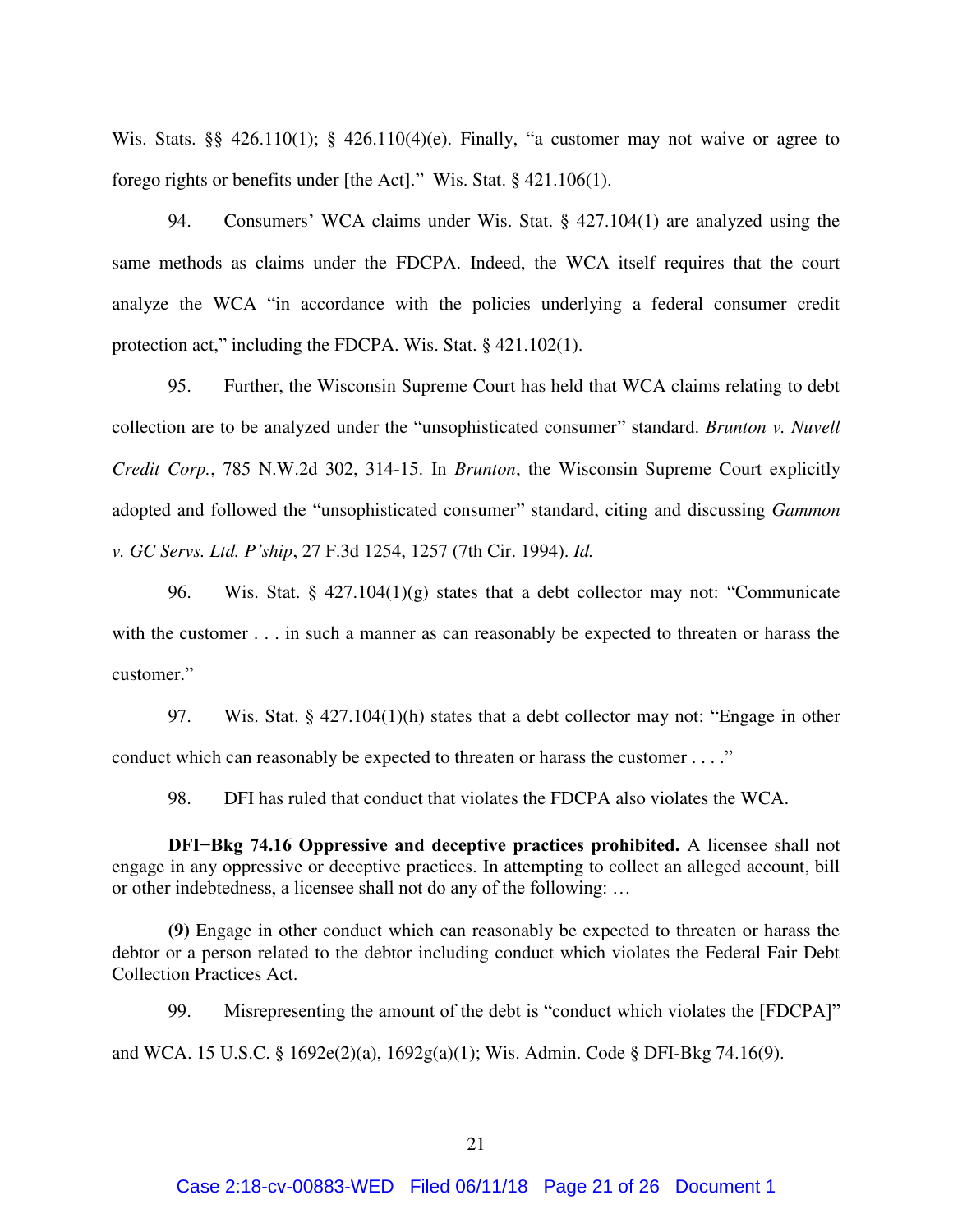#### **COUNT I – FDCPA**

100. Plaintiffs incorporate by reference as if fully set forth herein the allegations contained in the preceding paragraphs of this Complaint.

101. Exhibits B and D state that the "Balance Owed" is less than the balance stated in Plaintiffs' most recent original creditor account statements, and less than the "Current Balance" stated in the account information that Citibank transmitted at the time the accounts were sold to Cavalry SPV.

102. Upon information and belief, the account information Citibank transmitted, which Cavalry SPV and Cawley had, or had access to, prior to mailing Exhibits B and D, shows that Cavalry SPV and Cawley knew or should have known that the "Current Balance" of each account.

103. Exhibits B and D misrepresented the amount of the debt.

104. Cawley and Cavalry SPV each independently knew Plaintiffs had not made a payment on the account since it had charged off.

105. Cawley and Cavalry SPV each independently knew that  $\overline{\text{Exhibit B}}$  and  $\overline{\text{D}}$ 's use of the phrase "Balance Owed," alongside Defendants' attempt to collect an amount less than the current account balance, would mislead the unsophisticated consumer about the amount, character, and legal status of the debt because Cawley and Cavalry SPV knew Plaintiffs had recently received account statements and debt collection letters attempting to collect different amounts on the same account. *See Fields*, 383 F.3d at 566.

106. Defendants failed to provide any explanatory language or itemization of credits to clarify why the amount of the debt decreased after charge off even though Plaintiffs had not made a payment.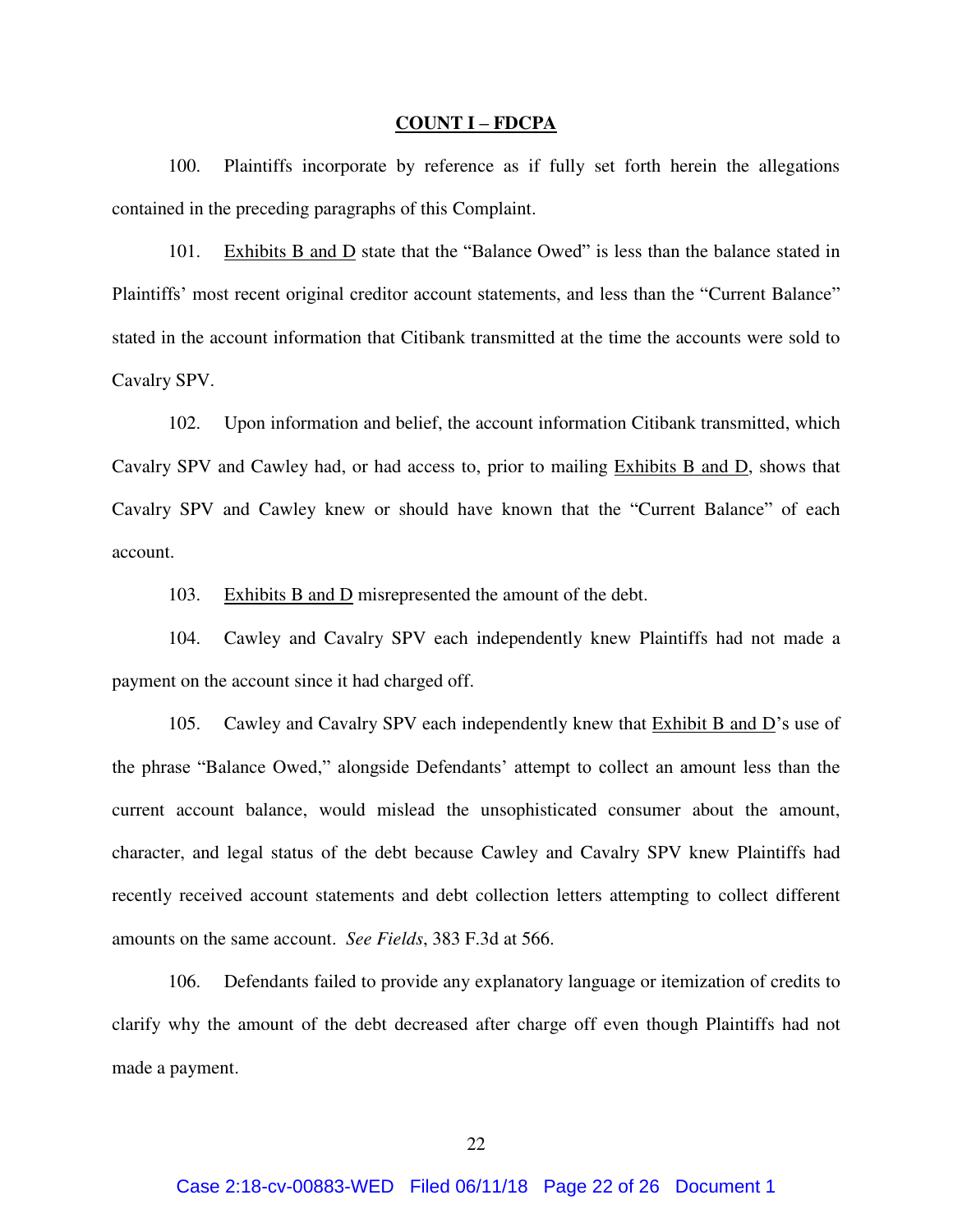107. Defendants violated 15 U.S.C. §§ 1692e, 1692e(2)(A), 1692e(10), and  $1692g(a)(1)$ .

## **COUNT II** – **WCA**

108. Plaintiff incorporates by reference as if fully set forth herein the allegations contained in the preceding paragraphs of this Complaint.

109. Exhibits B and D state that the "Balance Owed" is less than the balance stated in Plaintiffs' most recent original creditor account statements, and less than the "Current Balance" stated in the account information that Citibank transmitted at the time the accounts were sold to Cavalry SPV.

110. Upon information and belief, the account information Citibank transmitted, which Cavalry SPV and Cawley had, or had access to, prior to mailing Exhibits B and D, shows that Cavalry SPV and Cawley knew or should have known that the "Current Balance" of each account.

111. Exhibits B and D misrepresented the amount of the debt.

112. Cawley and Cavalry SPV each independently knew Plaintiffs had not made a payment on the account since it had charged off.

113. Cawley and Cavalry SPV each independently knew that Exhibit B and D's use of the phrase "Balance Owed," alongside Defendants' attempt to collect an amount less than the current account balance, would mislead the unsophisticated consumer about the amount, character, and legal status of the debt because Cawley and Cavalry SPV knew Plaintiffs had recently received account statements and debt collection letters attempting to collect different amounts on the same account. *See Fields*, 383 F.3d at 566.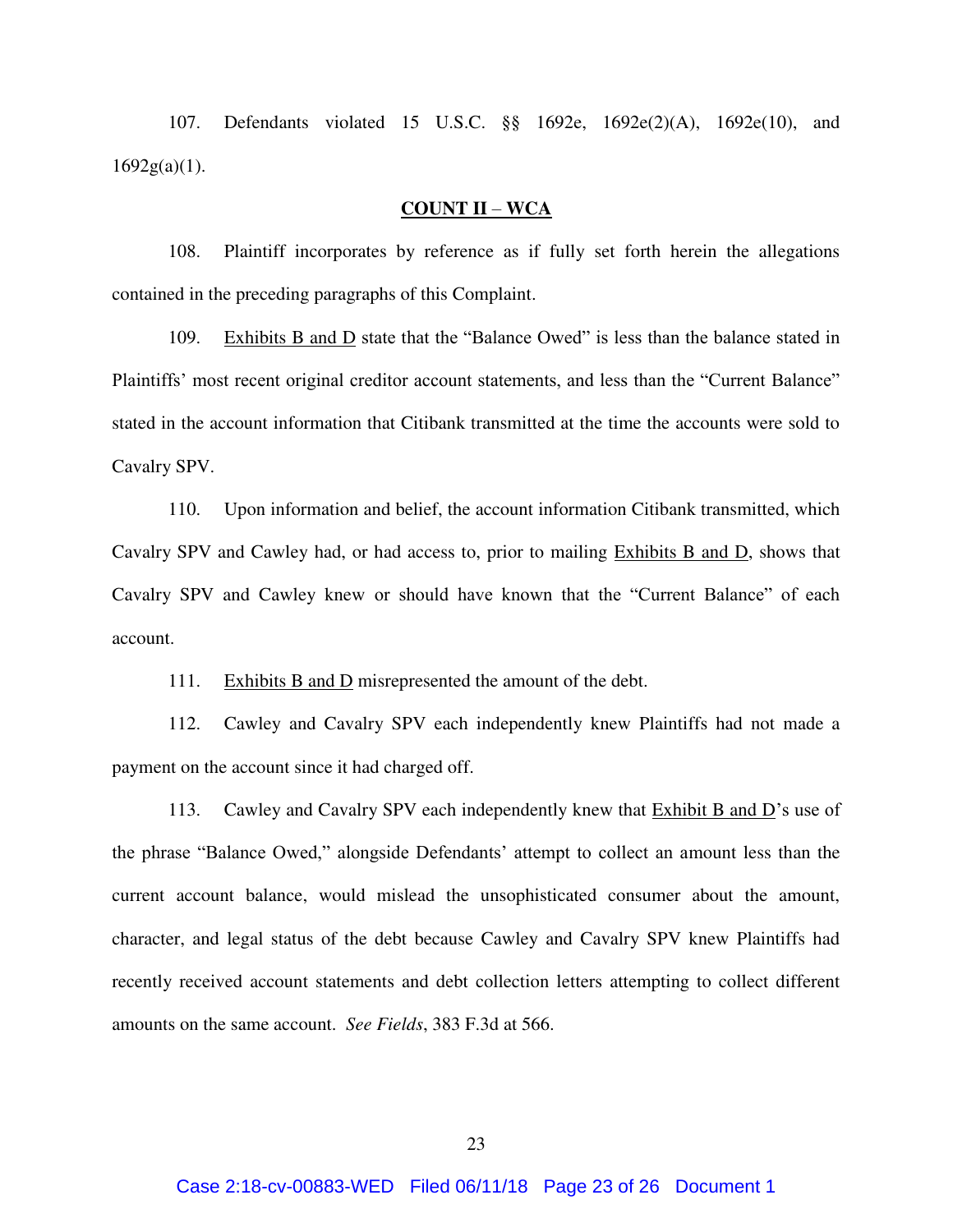114. Defendants failed to provide any explanatory language or itemization of credits to clarify why the amount of the debt decreased after charge off even though Plaintiffs had not made a payment.

115. Defendants failed to provide any explanatory language or itemization of credits to clarify why the amount of the debt decreased after charge off even though Plaintiff had not made a payment.

116. Misrepresenting the amount of the debt is "conduct which violates the [FDCPA]" and WCA. 15 U.S.C. § 1692e(2)(a), 1692g(a)(1); Wis. Admin. Code § DFI-Bkg 74.16(9).

117. Defendants violated Wis. Stat. §§ 427.104(1)(g) and 427.104(1)(h).

### **CLASS ALLEGATIONS**

118. Plaintiff brings this action on behalf of two Classes.

119. Class I ("Nationwide Class") consists of (a) all natural persons in the United States of America (b) who were sent a collection letter in the form represented by Exhibits B and/or D to the complaint in this action, (c) seeking to collect a debt owed to Cavalry SPV and originally owed to Citibank, (d) which debt was incurred for personal, family or household purposes, (e) and where the collection letter includes the "Balance Owed" from the "SALE AMOUNT" data provided by Citibank, (f) and the "SALE AMOUNT" provided by Citibank is less than the "CURRENT BALANCE" provided by Citibank, (g) and the letter was mailed between June 11, 2017 and June 11, 2018, inclusive, (g) and was not returned by the postal service. Excluded from the class are individuals whose differences in balance are attributed solely to payments made by the consumer and individuals for whom the "SALE AMOUNT" and "CURRENT BALANCE" data are identical in amount.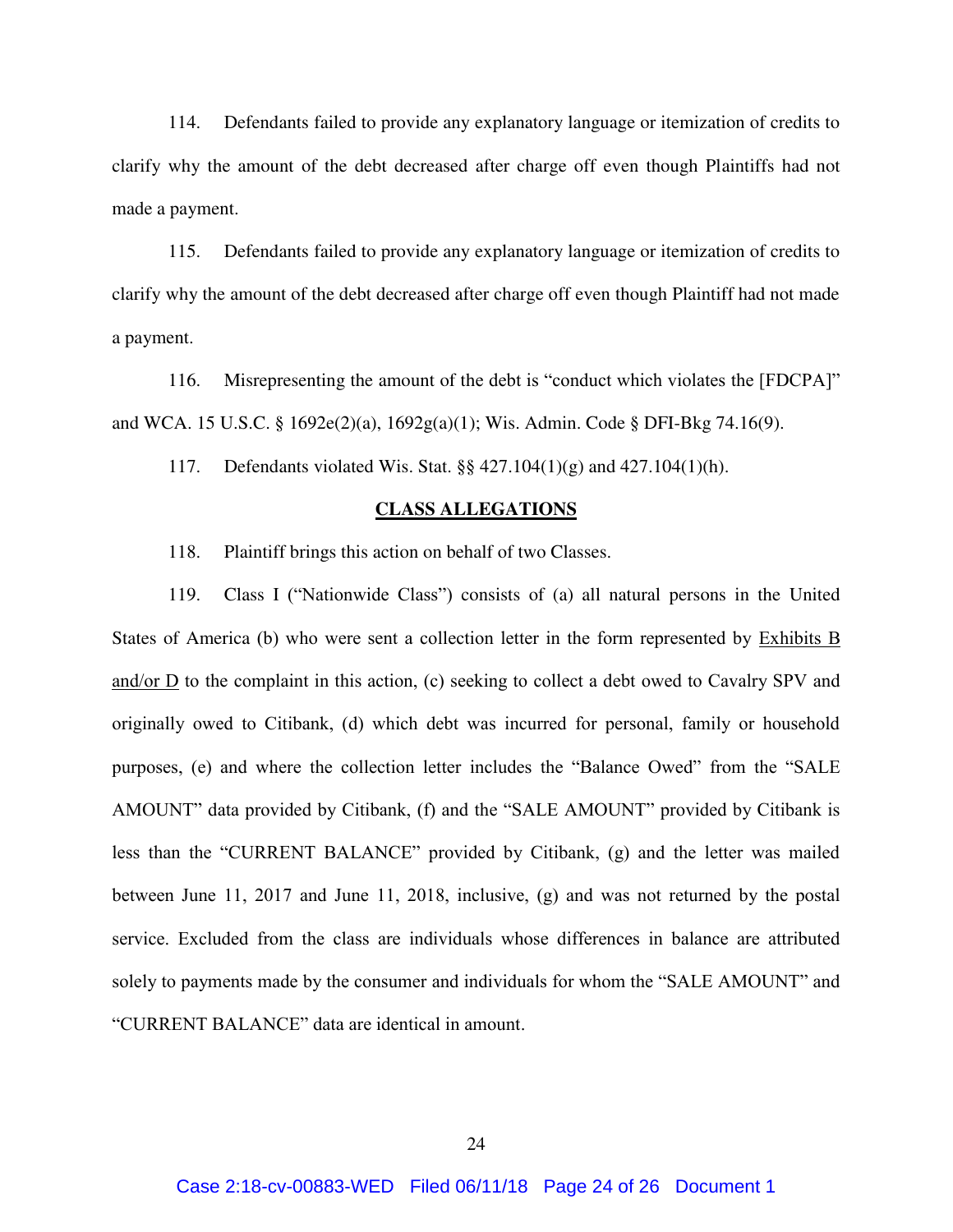120. Class II ("Wisconsin Class") consists of (a) all natural persons in the State of Wisconsin (b) who were sent a collection letter in the form represented by Exhibits B and/or D to the complaint in this action, (c) seeking to collect a debt owed to Cavalry SPV and originally owed to Citibank, (d) which debt was incurred for personal, family or household purposes, (e) and where the collection letter includes the "Balance Owed" from the "SALE AMOUNT" data provided by Citibank, (f) and the "SALE AMOUNT" provided by Citibank is less than the "CURRENT BALANCE" provided by Citibank, (g) and the letter was mailed between June 11, 2017 and June 11, 2018, inclusive, (g) and was not returned by the postal service. Excluded from the class are individuals whose differences in balance are attributed solely to payments made by the consumer and individuals for whom the "SALE AMOUNT" and "CURRENT BALANCE" data are identical in amount.

121. Each Class is so numerous that joinder is impracticable. Upon information and belief, there are more than 50 members of each class.

122. There are questions of law and fact common to the members of the each class, which common questions predominate over any questions that affect only individual class members. The predominant common question is whether the Defendants complied with the FDCPA and the WCA.

123. Plaintiffs' claims are typical of the claims of the members of each class. All are based on the same factual and legal theories.

124. Plaintiffs will fairly and adequately represent the interests of the members of each class. Plaintiffs have retained counsel experienced in consumer credit and debt collection abuse cases.